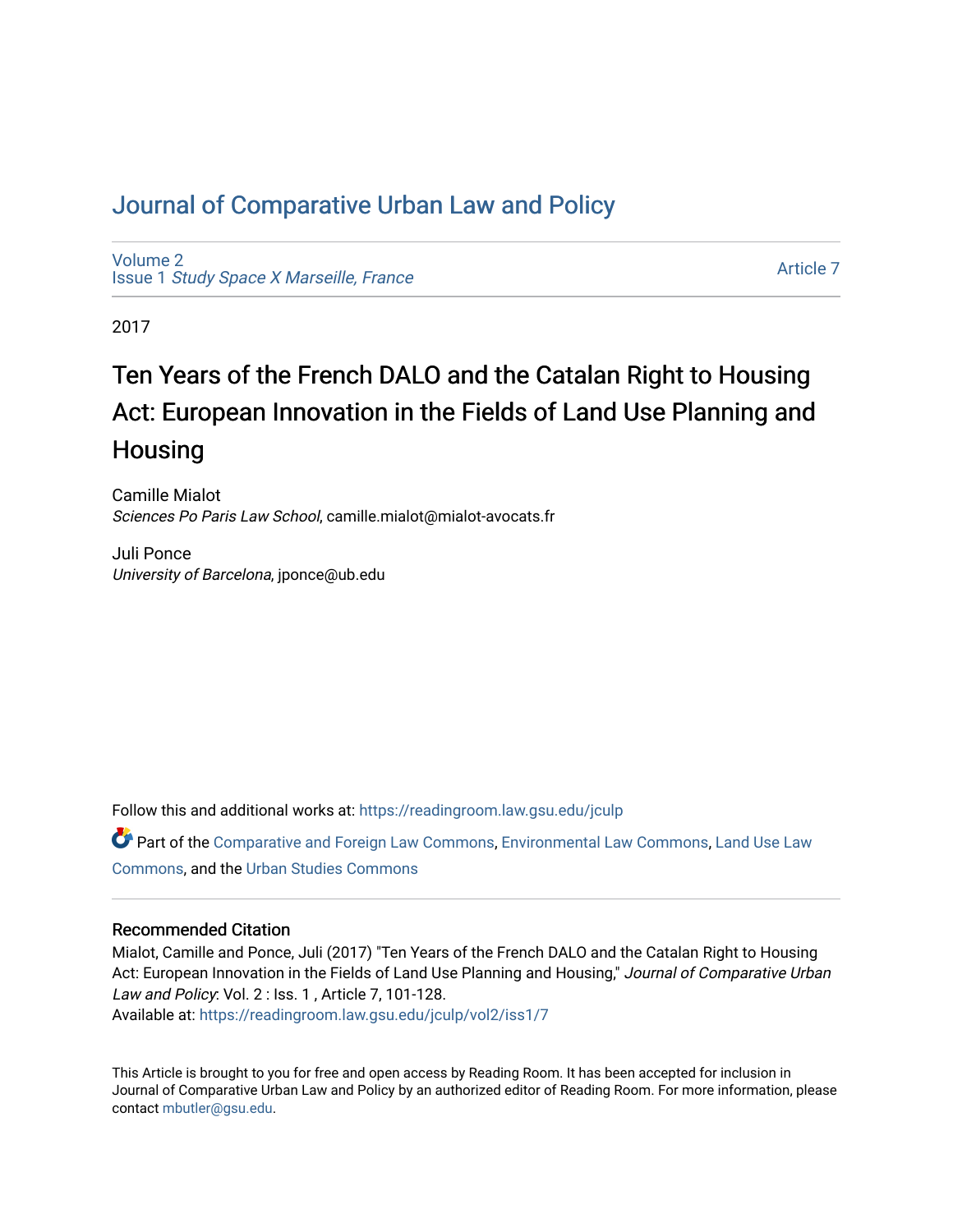## **TEN YEARS OF THE FRENCH DALO AND THE CATALAN RIGHT TO HOUSING ACT: EUROPEAN INNOVATION IN THE FIELDS OF LAND USE PLANNING AND HOUSING**

## **Camille Mialot[1](#page-1-0) Juli Ponce[2](#page-1-1)**

## **CONTENTS**

I. Introduction

II. National Legal Frameworks of the Catalan Right to Housing Act (CRHA) and the French DALO

III. The CRHA and the DALO

IV. Conclusions

## **ABSTRACT**

The main objective of this article is to give an overview for an international audience of the results of two acts which were passed the same year, 2007 - the French Enforceable right to housing (*Droit au logement opposable,* later referred as DALO*)* Act, and the Catalan Right to Housing Act (*Llei catalana del dret a l'habitatge, CRHA)*. Both acts are good examples of legal innovations regarding land use and housing at the beginning of the  $21<sup>st</sup>$  Century. The first one established an enforceable right to housing in France for the first time in French history. The second one is the first act regarding the right to housing in Catalan history; it connected land use and housing, establishing inclusionary zoning techniques and promoting social mix.

**KEY WORDS:** DALO, Catalan Right to Housing Act, Land Use Planning, Housing, Spain, France

## **I. INTRODUCTION**

The French Enforceable right to housing (*Droit au logement opposable*, later referred as DALO*)* and the Catalan Right to Housing Act (*Llei catalana del dret a l´habitatge,* CRHA) are landmarks in their respective legal national frameworks because both significantly transformed the previous regulation. In

<span id="page-1-0"></span><sup>&</sup>lt;sup>1</sup> Lawyer and Professor of law at SciencesPo París Law School, France.

<span id="page-1-1"></span><sup>2</sup> *Catedrático acreditado,* University of Barcelona, Barcelona, Catalonia, Spain.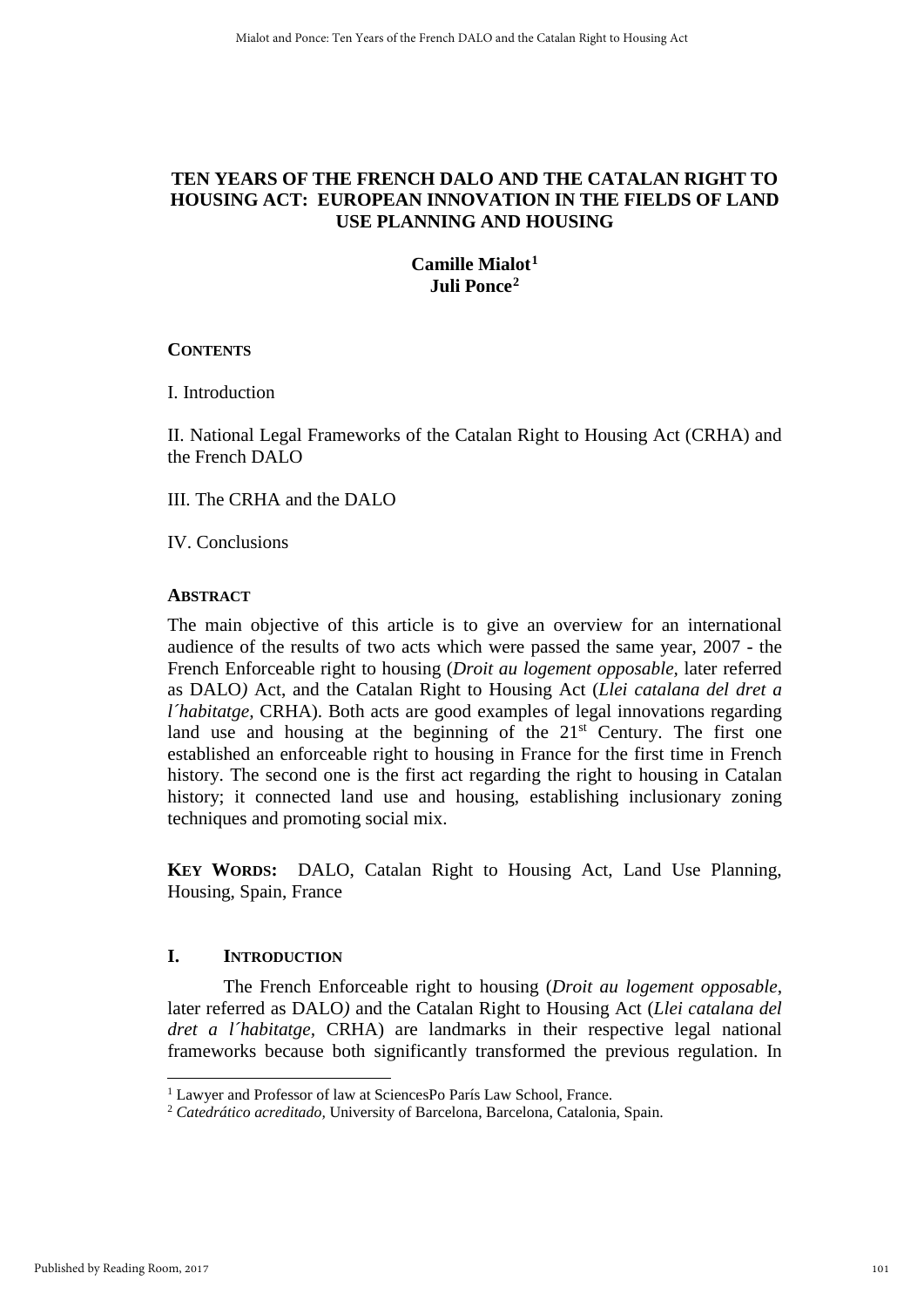that sense, both are the result of national legal developments, but both are also an expression of international concerns about affordable housing and cities today. Moreover, DALO and CRHA share a common concern in relation to (a) the role of affordable housing in relation to sustainability and social and territorial cohesion, and (b) are regulations enacted in the framework of the EU.

## **A. THE "EUROPEAN SOCIAL MODEL" AND ECONOMIC, SOCIAL AND TERRITORIAL COHESION. ECONOMIC, SOCIAL AND ENVIRONMENTAL SUSTAINABILITY: A COMPREHENSIVE EUROPEAN APPROACH.**

The European model is a concept invoked during discussions concerning European integration. But what does it mean? Obviously, it is a concept in development with clear political roots in an ongoing debate. [3](#page-2-0) Some opinions conceive the EU as a free-trade area, ascribing the poor performance of the economy to the "soft" European model being invoked. Those opinions would like to see the role of European institutions being restricted to policing the Single Market. On the other side, other opinions consider this perspective close to the *laissez-faire* approaches of Anglo-Saxon liberalism, seeing the European model as the foundation of a just and competitive society and wanting strong European institutions to fulfill functions otherwise reserved to those of nation states. This second stream conceives the European model as a human order based upon a mixed economy, civilized labor relations, the welfare state and a commitment to social justice. [4](#page-2-1)

Scholars and practitioners debating European spatial planning and territorial cohesion policy in the EU also take this discussion into account. In any case, the EU legal framework (as interpreted by an impressive number of official documents following international developments) considers sustainability as a key concept composed by three complementary parts: economic, social and environmental. In other words, it cannot be stated that a society is sustainable unless the three elements exist.

For an international audience, the economic and environmental aspects are more familiar than the social component. What does social cohesion mean? When social cohesion is mentioned, it refers to a concept close to the idea of solidarity, which played an important role in the mind of the relevant French jurist Duguit. He developed the idea of public service linked to the need of social interdependence (or social cohesion in modern terms). [5](#page-2-2) This revolutionary French

<span id="page-2-0"></span><sup>3</sup> About this debate, see Andreas Faludi *The European Model of Society*, in Andreas Faludi (Ed): *Territorial Cohesion and the European Model of Society*, 2007,

<span id="page-2-1"></span><sup>4</sup> Faludi, *supra* note 3, considers the second perspective a model rooted in Social Democrat-Christian Democrat mainstream of continental European politics.

<span id="page-2-2"></span><sup>5</sup> According to Duguit, public service is "all those activities whose compliance must be regulated, guaranteed and controlled by those governing, since it is indispensable for conducting and developing social interdependence and since it is of such a nature that it cannot be entirely guaranteed unless it is provided by the intervention of the governing force", in *La transformación del Estado*, Francisco Beltrán, undated, p. 64 and generally and p. 119 and generally.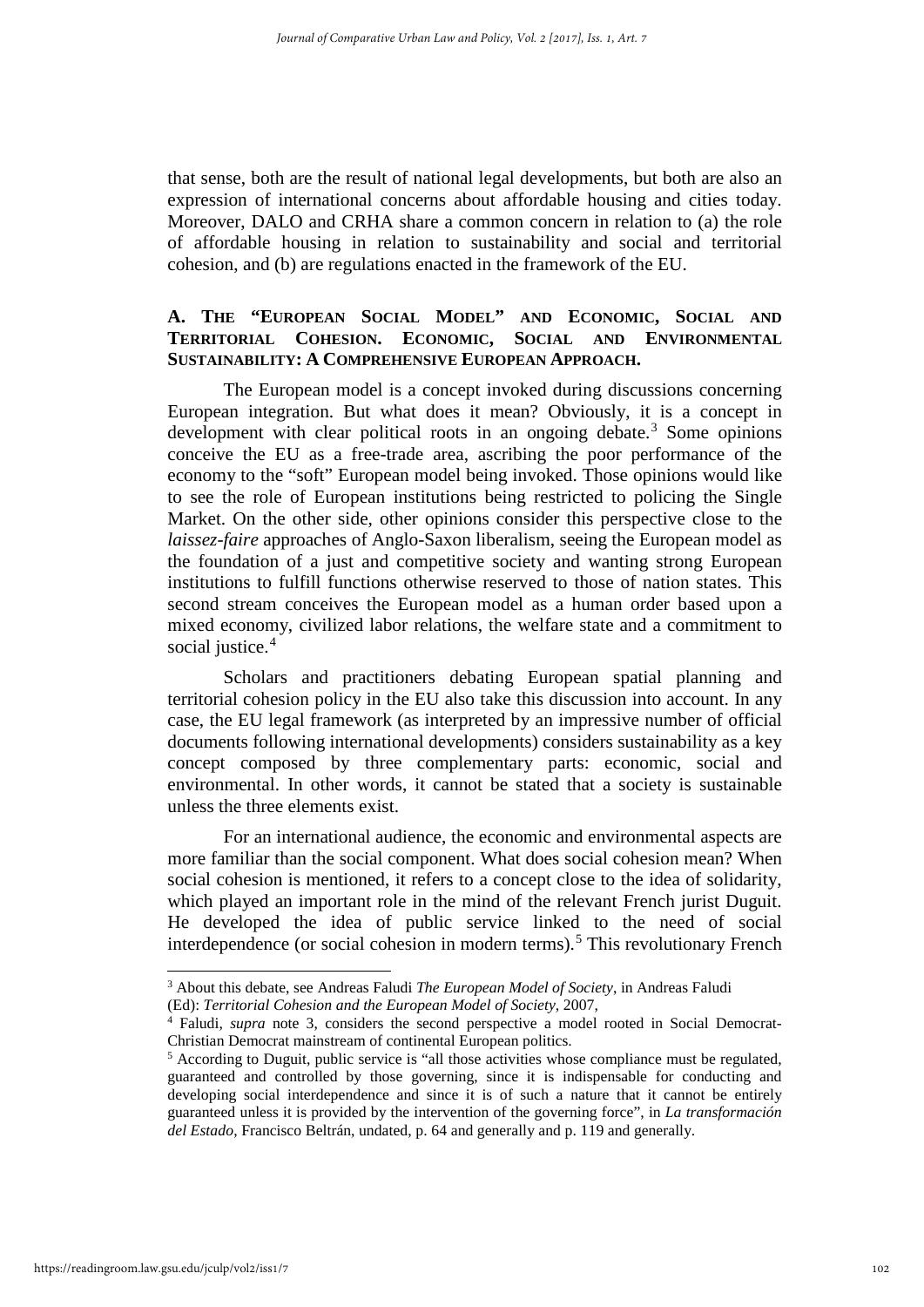legal thinking may be seen still in the important French Land Use Act, *Solidarité et renouvellement urbains* of 13 December 2000. [6](#page-3-0) Social cohesion is a concept focused on relationships between the elements in one group: it mentions the processes by which social ties are established in connection with the interaction of people from different social groups who feel they are recognized as belonging to a community.[7](#page-3-1) From the general viewpoint, solidarity may be considered an indispensable tool for social cohesion. Although social cohesion is still a vague concept, various efforts have been made to clarify and measure it.<sup>[8](#page-3-2)</sup>

#### **B. THE LEGAL FRAMEWORK: EU, NATIONAL, REGIONAL AND LOCAL LEVELS**

#### **1. EU POWERS: POSSIBILITIES, MECHANISMS AND LIMITATIONS**

It is important to note that, according to its "constitutional" framework, the EU did not possess powers in the field of land use and housing. However, as Italian professor Chiti states, the goals of sustainable development, solidarity, the fight against exclusion and economic, territorial and social cohesion lead to increasing intervention in relation to European cities. The EU also had powers in the fields of the environment and other public policies with territorial impact (e.g. transportation), bearing in mind the *principle of subsidiarity* (that is, that matters ought to be handled by the lowest competent authority).<sup>[9](#page-3-3)</sup>

The treaty of Lisbon signed on 13 December 2007 added a new shared competence between the EU and the members States: economic, social and territorial cohesion.

Because of the Lisbon Treaty, the Pact of Amsterdam was agreed upon at the informal meeting of EU Ministers responsible for urban matters on 30 May 2016. This pact refers to the future European urban agenda and sets some guidelines. In paragraph 10, priority is given to sustainable urban development, the fight against urban poverty and the right to housing.

When DALO and CRHA were adopted, EU legislation was less advanced than today. However, those related powers, the political will of taking into account territorial issues by means of the promotion of intellectual and public experiences networking (generating a huge amount of reports, studies and papers) and the use of substantial investments explain the relevant role of the EU in urban

http://www.coe.int/t/dg3/socialpolicies/socialcohesiondev/indicators\_en.asp

<span id="page-3-0"></span><sup>6</sup> See Jean-Phillipe Brouant "Social cohesion and Land Use Law: Is there a Place for Legal Regulation in France?", in Juli Ponce (Ed), *Land Use Law, Housing and Social and Territorial Cohesion*, The Rocky Mountain Land Use Institute, Denver, 2006, pages 59-65.

<span id="page-3-1"></span><sup>7</sup> Among the European scholars, see ROBINSON, D. (2005): "The Search for Community Cohesion: Key Themes and Dominant Concepts for the Public Policy Agenda", *Urban Studies*, Vol. 42, No. 8, 1411–1427, July

<span id="page-3-2"></span><sup>8</sup> E.g Council of Europe, *Concerted development of social cohesion indicators Methodological guide*, available at

<span id="page-3-3"></span>Chiti, M.P. (2003), "Il ruolo de la comunità europea nel governo del territorio", in Civitarese, S., Ferrari, E., Urbani, P., *Il governo del territorio*, Milán, Giuffrè editores, pages 162 and ff.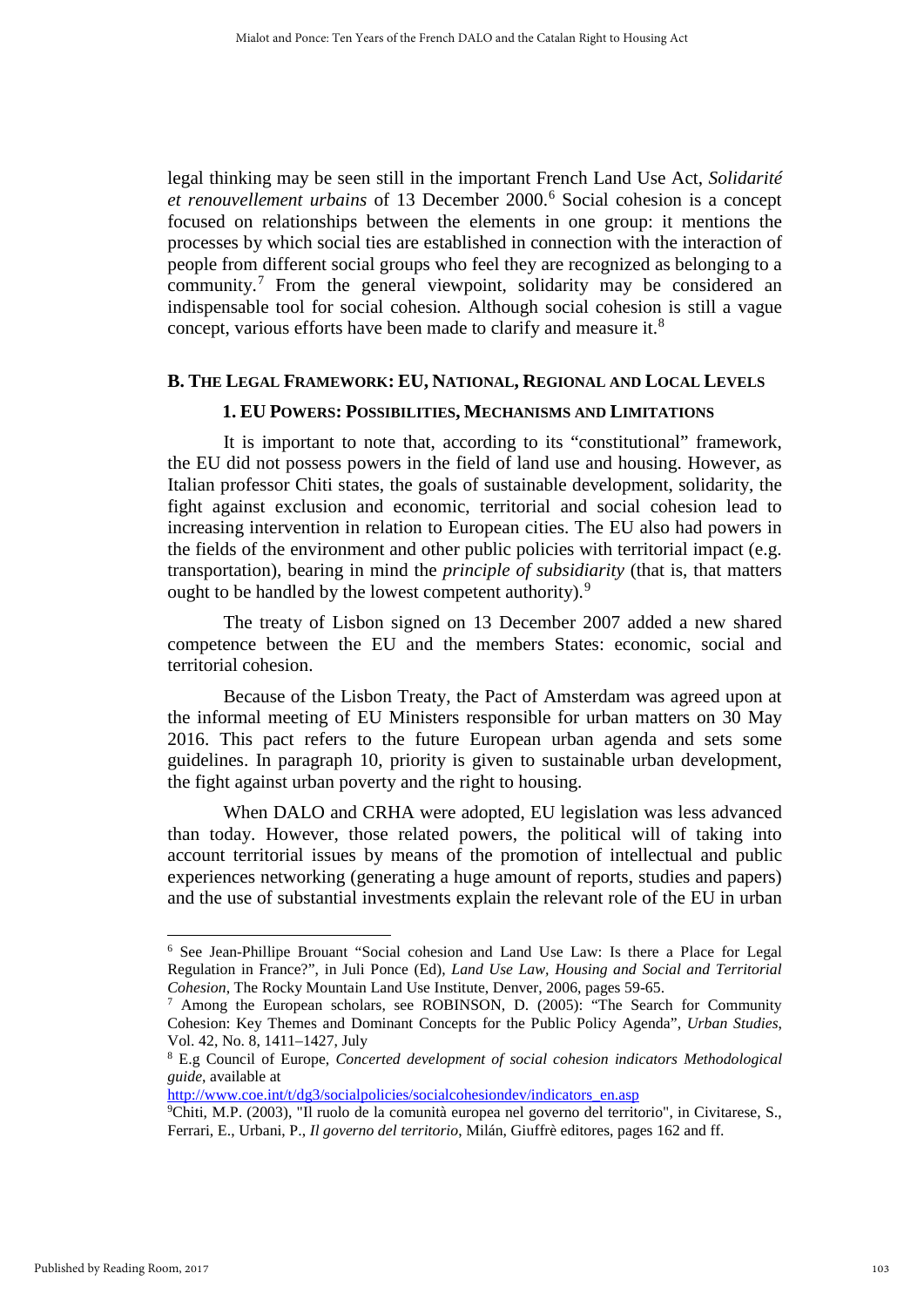affairs. Moreover, EU environmental policy has had a significant impact on land use law in European countries.<sup>[10](#page-4-0)</sup>

#### **2. THE RELEVANCE OF THE NATIONAL LEGISLATION**

As previously mentioned, in 2007, the powers to develop concrete public policies to promote social cohesion by means of land use and housing were in the hands of national authorities, explaining the importance of national legislation like DALO and CRHA.

#### **II. NATIONAL LEGAL FRAMEWORKS OF THE CATALAN RIGHT TO HOUSING ACT (CRHA) AND THE FRENCH ENFORCEABLE RIGHT TO HOUSING (DALO)**

#### **A. FOREWORDS ABOUT HOUSING IN SPAIN AND FRANCE**

Although, there is currently enough housing to meet the demands of the entire population in Spain, housing has been and continues to be one of the biggest problems for citizens because some segments of the population do not have enough income to buy a home.

Since the new Constitution of 1978, the decentralization of government helped to improve the quality of urban life throughout Spain with the allocation of more resources for cities and autonomous regions, economic improvement and the nation's commitment to providing infrastructure, communication, facilities and housing.  $11$ 

However, the housing problem is still so serious that the Special Rapporteur on adequate housing as a component of the right to adequate standard of living of the UN, Mr. Miloon Kothari, wrote a Preliminary note after his mission to Spain in 2006 stating that "Spain is facing a serious housing crisis" and recommending that the Spanish Government "needs to implement the right to housing and the social function of property as recognized in its national laws and by international standards" and should reflect upon " the functioning of the market, including intervention if necessary to control land and property speculation" addressing urgently "the insufficiency of housing and social services

<span id="page-4-0"></span><sup>&</sup>lt;sup>10</sup>In addition to the Primary sources of EU Law, we should keep in mind the Secondary sources, that is legislative previsions which are made and implemented by reference to an article of the EC Treaty. There are different kinds of secondary legislation (art. 249 EC Treaty). Among them, it is important to notice the Directives. A Directive is a legal EU instrument "binding as to the result to be achieved upon each Member State to which is addressed, but shall leave to the national authorities the choice of form an method".

<span id="page-4-1"></span><sup>&</sup>lt;sup>11</sup> Spain built 700.00 housing units in 2007, doubling France and Italy and four times more than in Germany and UK, although the Spanish population is lower that the population in those four European countries (data extracted from the Catalan newspaper *Avui*, December 13, page. 19). Obviously, the situation is quite different after the economic crisis of 2008. See *The Economist*´s report "The Party is Over" of November 8, 2008.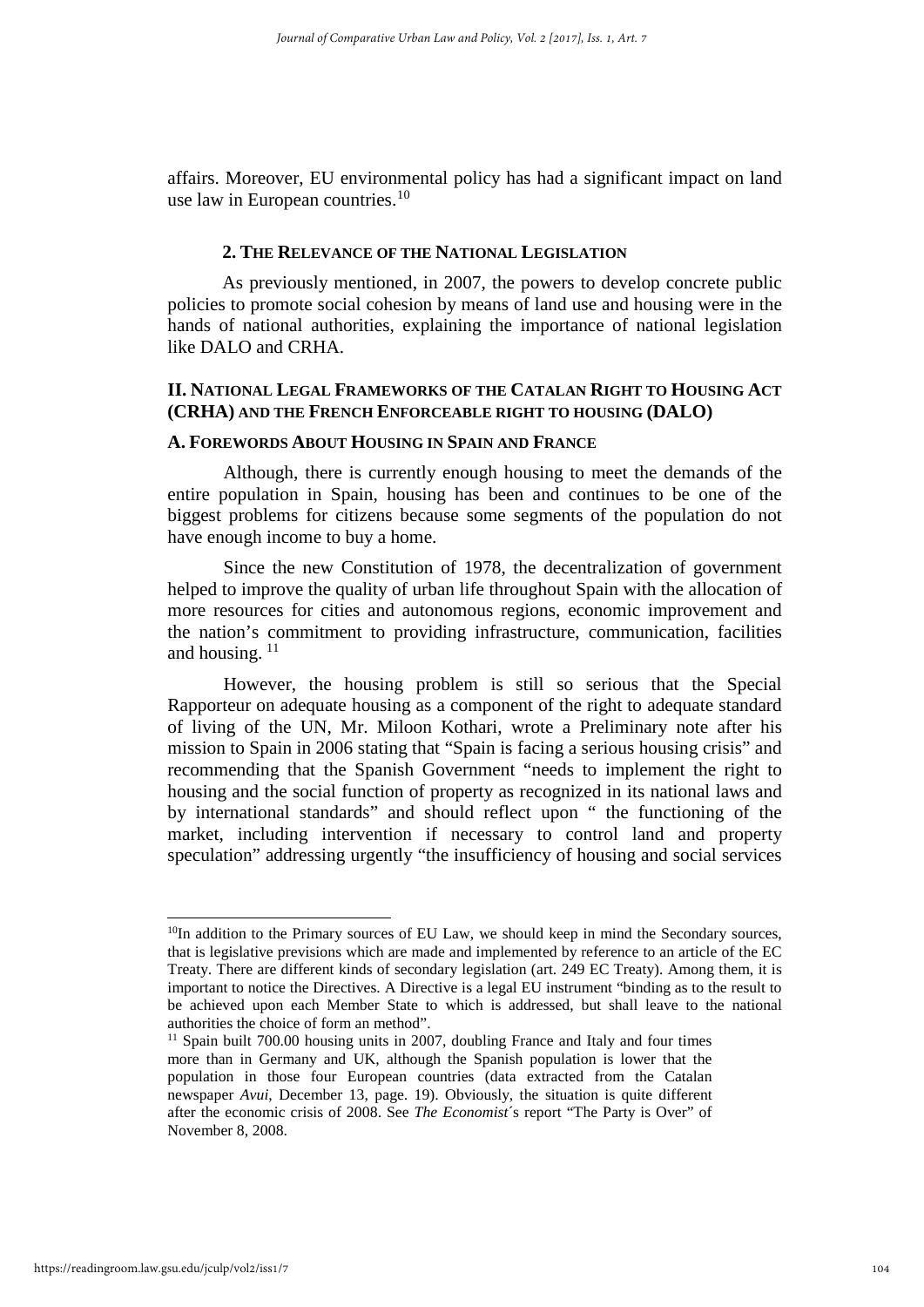for women and vulnerable groups and people with low incomes," for example, the homeless, migrants and Romany communities.<sup>[12](#page-5-0)</sup>

France, on the other hand, has a tradition of affordable housing since the end of the nineteenth century. In the middle of the nineteenth century, during the first industrial revolution and with the support of French businessmen, much working-class housing was built, beginning France's deeply rooted tradition of affordable housing built by the private sector. After the second World War, the public housing sector experienced impressive growth due to the reconstruction, post-war baby boom, and the end of colonial wars. Under the State initiative, using specific zoning tools known as *ZUP* (priority urbanized zones), more than 3 million affordable housing units were built between 1958 and 1970. The result of this huge effort meet the demand of affordable housing is both a failure and a success. It is a success in terms of number of affordable housing built in a very short time period, but a failure in terms of exclusionary zoning that occurred. With the *ZUP* tools, France experienced its first exclusionary zoning because of the location of these new districts.

The decree of 1958 that created the *ZUPs* specified that it aimed at creating new districts dedicated to housing with a minimum of 400 affordable dwelling per district. Both the minimum size, which is really large in fact, and the single use affordable housing lead to the concentration of poverty outside the city - a completely different scenario than American ghettos, typically located in the center of the city. Today, this is still an issue in France and all policies related to affordable housing tend to directly or indirectly address the hot issue, better known in France as "la Banlieue." This structural lack of social mix and tremendous territorial disparities in the location of affordable housing explain the 2000 adoption of the Solidarity and Urban Renewal Act, aimed at enforcing a quota of affordable housing in those cities that do not have, or have very few, affordable housing units to improve social mix. Seven years after its adoption, the Solidarity and Urban Renewal act directly inspired some measures of the CHRA that also impose quotas on affordable housing.

It's important to note that the French affordable housing system, run by both private and public sectors, is partly focused on profitability. So that one of the paradoxes and side effect of this profitability-focused system is that the poorest are usually excluded from affordable housing for their lack of incomes. Shortly after the adoption of DALO, France was condemned by the European Committee of social rights for excluding the poorest from the right to housing. In its decision 2006/0033 of the 5 December 2007 ATD Fourth World vs. France, the European Committee of social rights considered that:

"130.The Committee considers that the allocation procedure does not ensure sufficient fairness and

<span id="page-5-0"></span><sup>&</sup>lt;sup>12</sup>See the Report of the Special Rapporteur of United Nations on adequate housing as a component of the right to an adequate standard of living, after his visit to Spain (A/HRC/7/16/Add.2, 7 February 2008).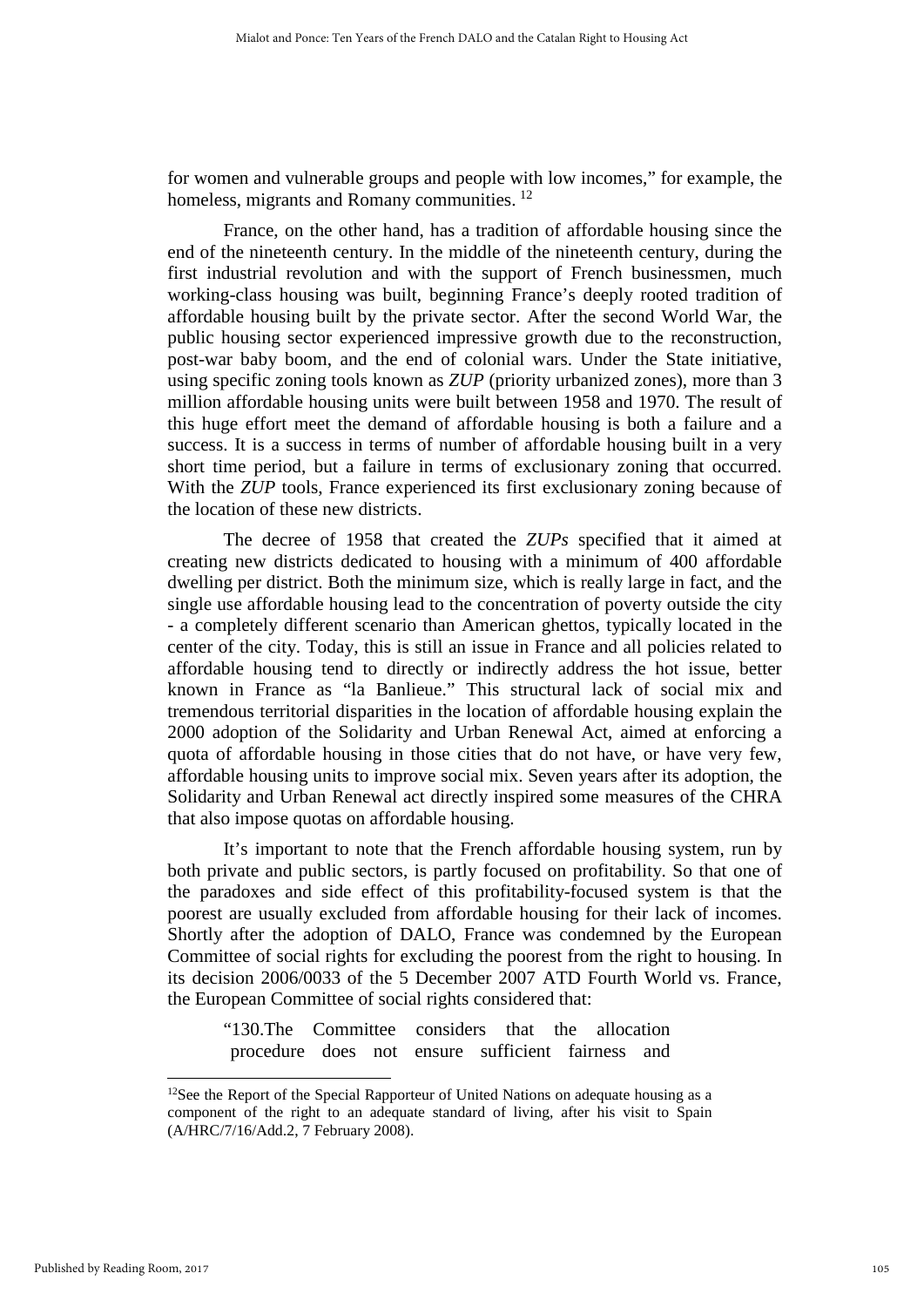transparency, since social housing is not reserved for the poorest households. The application of the concept of "social mix" in the 1998 Act, which is often used as the basis for refusing social housing, often leads to discretionary results excluding the poor from access to social housing. The major problem stems from the unclear definition of this concept in the law, and in particular, from the lack of any guidelines on how to implement it in practice. Therefore, the Committee considers that the inadequate availability of social housing for the most disadvantaged persons amounts to a breach of the Revised Charter."

#### **B. THE FRAMEWORK OF SPANISH LAND USE AND HOUSING LAW**

Urban planning is compulsory, both on a regional basis (decisions made by the *Comunidades Autónomas*) and, more importantly, on a local basis. Urban planning in Spain includes a range of different legal elements: several kinds of maps, some documents and the rules for dividing the land into zones. A plan must exist to regulate land use, as it is a legal requirement in all the *Comunidades Autonomas* (there are currently 17 autonomous regions in Spain). <sup>[13](#page-6-0)</sup>

#### **1. THE HISTORICAL PERSPECTIVE**

The current Constitution of 1978 highlighted the deep changes in Spain with the introduction again of democracy after a long period under Franco's dictatorship and the autonomy of the regions (effectively, Spain passed from a centralized model to an almost federal one).

Both elements had a legal impact in the field (see art. 148.1.3 of the Spanish Constitution) and on the local level (see art. 140, establishing the autonomy of local government).<sup>[14](#page-6-1)</sup> An act in 1985 specifically mentions land use regulation among the local authorities.<sup>[15](#page-6-2)</sup>

<span id="page-6-0"></span><sup>&</sup>lt;sup>13</sup> See PONCE SOLÉ, J. "Land Use Law, Liberalization, and Social Cohesion Through Affordable Housing in Europe: The Spanish Case", The *Urban Lawyer*, Spring 2004, volume 36, number 2, pages 322-331.

<span id="page-6-1"></span><sup>&</sup>lt;sup>14</sup> Article 140 of the Spanish Constitution (English version prepared by the Spanish Parliament) "The Constitution guarantees the autonomy of municipalities. These shall enjoy full legal entity. Their government and administration shall be vested in their Town Councils, consisting of Mayors and councillors. Councillors shall be elected by residents of the municipality by universal, equal, free, direct and secret suffrage, in the manner provided for by the law. The Mayors shall be elected by the councilors or by the residents. The law shall lay down the terms under which an open council

of all residents may proceed."

<span id="page-6-2"></span><sup>&</sup>lt;sup>15</sup> Act 7/1985, Foundations of Local Regime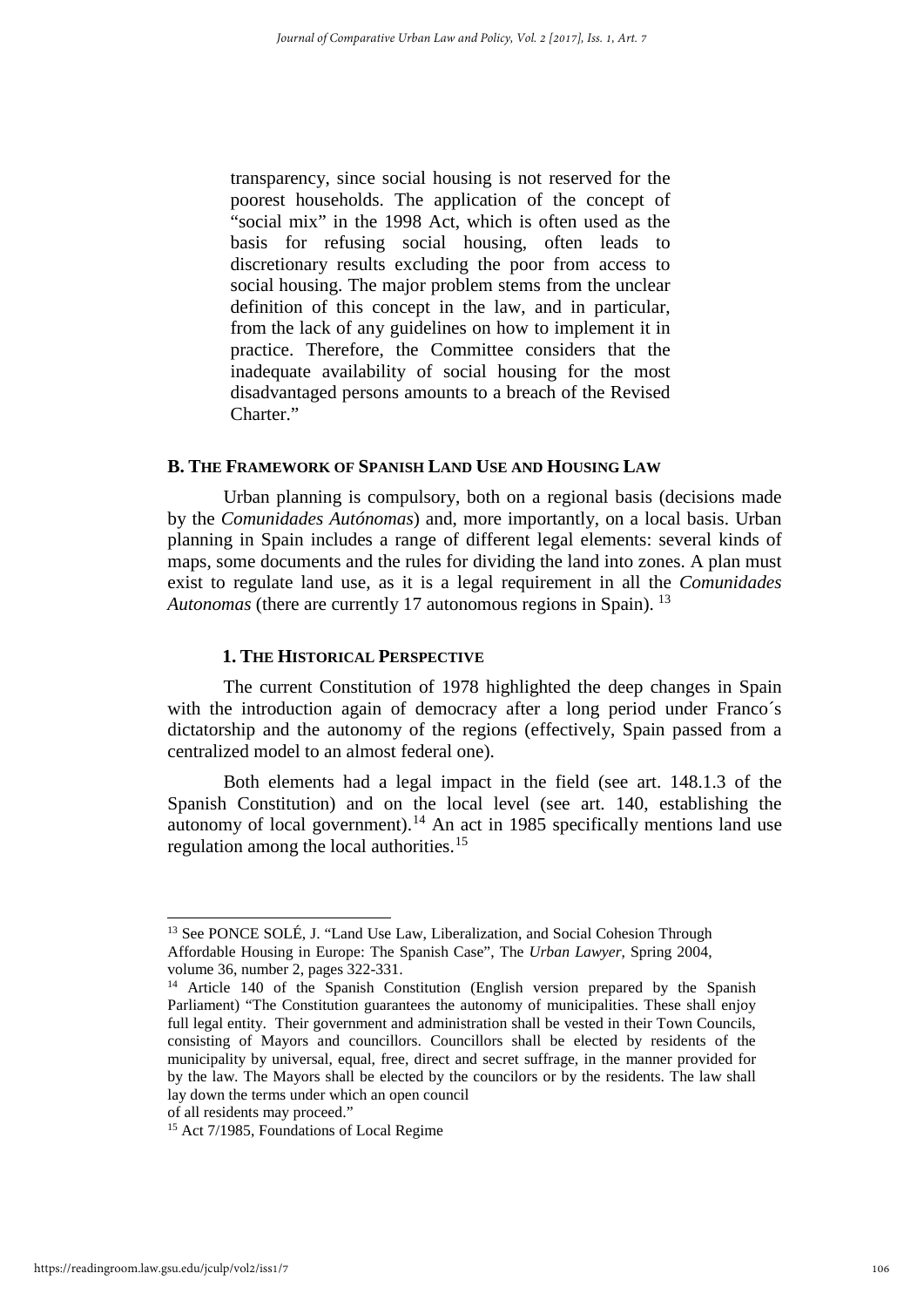With regard to housing, the important Constitutional Court decision of 20 July 1988 clarified the situation.<sup>[16](#page-7-0)</sup> Although the Constitutional case law had denied the existence of a general "spending power" in relation to the national level, the Constitutional Court accepted a limited role for the national government in that important decision, thanks to its economic constitutional powers (art. 149, paragraphs 11 and 13: general economic regulation). According to those powers, the national level can define housing policy programs and establish national contributions to the sector. Complementary subsidies and detailed regulations are still in regional hands.

That legal system shows a high degree of complexity that has to be managed by means of different cooperative legal mechanisms (eg. sectorial conferences and public agreements, according to the Common Administrative Procedure Act 2015).

## **2. THE RIGHT TO SHELTER**

According to the Constitution, Spain was declared a "Social State" (see art. 1), and several social rights were introduced including the right to housing, Article 47:

"All Spaniards are entitled to enjoy a decent and adequate housing. The authorities shall promote the necessary conditions and lay down appropriate standards in order to make this right effective, regulating land use in accordance with the general interest in order to prevent speculation. The community shall have a share in the benefits accruing from the town-planning policies of public bodies  $17$ "

This article must be read in connection with several others in order to understand its full implications. For example, Articles 9.2 and 14, regarding equality:

> 9.2 :"It is incumbent upon the public authorities to promote conditions ensuring that freedom and equality of individuals and of the groups to which they belong are real and effective, to remove obstacles preventing or hindering their full enjoyment, and to facilitate the participation of all citizens in political, economic, cultural and social life."

14 :"Spaniards are equal before the law and may not be discriminated against on account of birth, race, sex, religion, opinion or any other condition or personal or social circumstances."

<sup>-</sup><sup>16</sup> Constitutional Court decision 152/1988.

<span id="page-7-1"></span><span id="page-7-0"></span><sup>&</sup>lt;sup>17</sup> All the English quotations of the Spanish Constitution come from the Spanish Parliament's translation.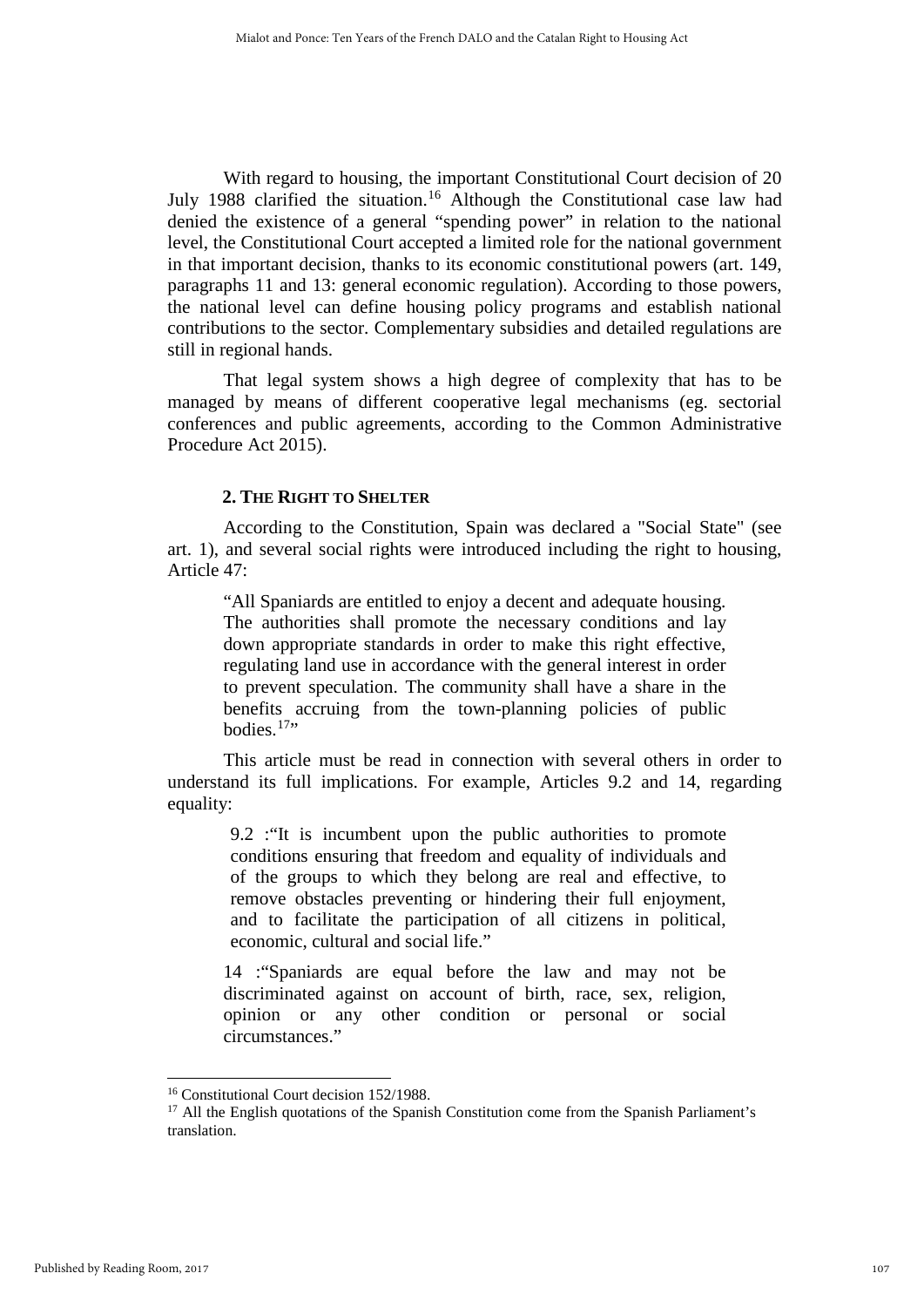Art. 45 is also relevant:

"1. Everyone has the right to enjoy an environment suitable for personal development, as well as the duty to preserve it.

2. The authorities shall safeguard a rational use of all natural resources with a view to protecting and improving quality of life and preserving and restoring the environment, by relying on essential public cooperation.

3.Criminal or, where applicable, administrative sanctions, as well as the obligation to make good the damage, shall be imposed, under the terms to be laid down by the law, against those who break the provisions contained in the foregoing paragraph."

The problem is that if we read Article 47, it is clear that the Constitution does not directly provide dwellings for everybody. Article 47 is included in a section devoted to social and economic policy principles, which bind authorities in the way described by Article 53.3:

"The legislation, judicial practice and general action of the authorities shall be based on the acknowledgment, respect and protection of the principles recognized in Chapter 3. The latter may only be invoked in the ordinary courts in accordance with the legal provisions implementing them."

Thus, the Constitution "only" provides that public powers (that is the legislative, the executive including municipalities, and the judicial branch) are obliged to give a "realistic opportunity" (using the American expression from the *Mount Laurel* case law<sup>18</sup>). This Spanish constitutional duty does not extend to results, but rather to an attitude towards achieving the constitutional goal.<sup>[19](#page-8-1)</sup>

## **3. THE DISTRIBUTION OF POWER AMONG THE PUBLIC LEVELS. REGIONAL LEGISLATION.**

Using the Constitutional Clause (148.1.3) the seventeen *Comunidades Autónomas* (and among them Catalonia, whose capital is the city of Barcelona, with a long history, its own language and a strong identity of nation status) have enacted laws, creating their own land use and housing law.

Laurel I and Mount Laurel II, in 1977 and 1986.

<span id="page-8-0"></span><sup>18</sup>*Southern Burlington County NAACP v. Township of Mt Laurel* (336 a.2d 713 NJ), known as Mount Laurel I. This decision was followed by two more, known as Mount

<span id="page-8-1"></span> $19$  Juli Ponce, "El derecho a la vivienda. Nuevos desarrollos normativos y doctrinales y su reflejo en la Ley catalana 18/2007, de 28 de diciembre, del derecho a la vivienda", in Juli Ponce and Domènec Sibina (Eds..)., *El Derecho de la Vivienda en el Siglo XXI: sus relaciones con la ordenación del territorio y el urbanismo. Con análisis específico de la Ley catalana 18/2007, de 28 de diciembre, en su contexto español, europeo e internacional,* Marcial Pons, 2008.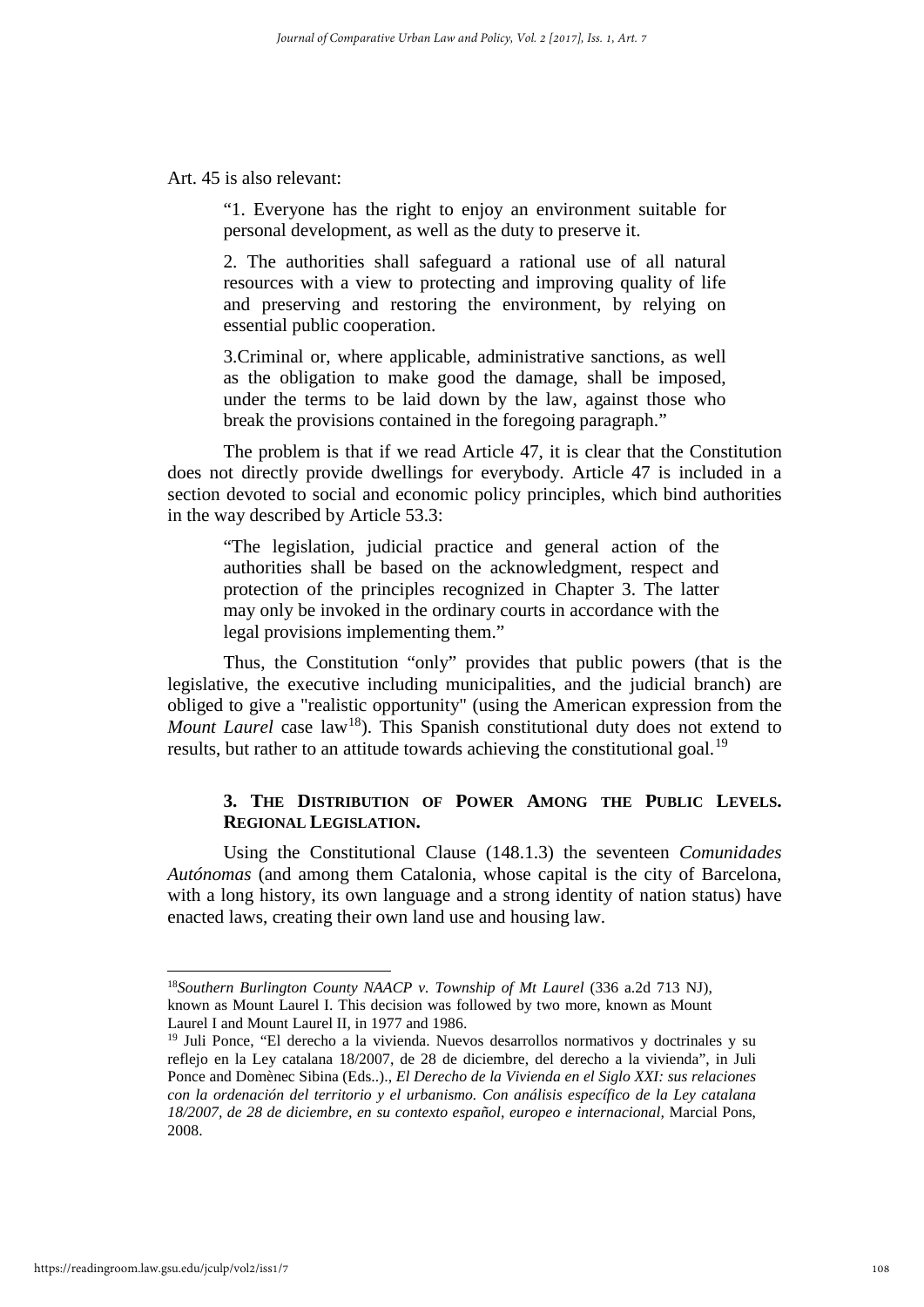In the case of Catalonia, for example, the CHRA came into force in 2008 and the Catalan Land Use Act in 2002 (but modified several times), to deal with the changing social and economic climate.

The autonomous community of Catalonia, an industrial and rich region in northern Spain, covers an area of 32,114 km² with an official population of 7,134,697 (2006) of which immigrants represent an estimated 12.3%. The density is 224 inhabitants per square kilometer. $^{20}$  $^{20}$  $^{20}$ 

In 1900, the population of Catalonia was 1,984,115 inhabitants, rising to 5,107,606 in 1970. This was mainly the result of the demographic boom produced in Spain during the 60's and early 70's, but also due to the large-scale internal migration from the rural interior of [Spain](http://en.wikipedia.org/wiki/Spain) to its industrial cities. In Catalonia, that wave of internal migration arrived from several regions of Spain, but especially from [Andalusia,](http://en.wikipedia.org/wiki/Andalusia) [Murcia](http://en.wikipedia.org/wiki/Region_of_Murcia) and [Extremadura.](http://en.wikipedia.org/wiki/Extremadura)

This historical region has gradually achieved a greater degree of autonomy since 1979, thanks to its autonomous statutes of 1979 and 2006. The *Generalitat* (the Catalan government) holds exclusive jurisdiction in various matters including land use regulation and housing, while it shares jurisdiction with the central Spanish government in other fields such as the environment.

With a long and rich history and its own language (Catalan), there is significant Catalan nationalist sentiment among a large part of the population. As it is known, it has created some moments of tension, especially during  $2017$ <sup>[21](#page-9-1)</sup>

#### **4. LOCAL LEVEL: THE EXAMPLE OF BARCELONA**

The metropolitan region of Barcelona, the capital city, covers an area of approximately 4,000 km² and is home to about 5 million people with an additional 2.5 million who live in a radius of 25 km around the city of Barcelona.

Barcelona is the capital and most populous city of [Catalonia](http://en.wikipedia.org/wiki/Catalonia) and the second largest city in [Spain.](http://en.wikipedia.org/wiki/Spain) It is located on the [Mediterranean](http://en.wikipedia.org/wiki/Mediterranean_Sea) coast in the Northeast of Spain. Barcelona's population as of 2006 was 1,605,602 inhabitants with a population density of over  $15,000$  inhabitants per square kilometer.<sup>[22](#page-9-2)</sup>

It is also, together with Bilbao, one of the two largest industrial areas in Spain and an important port. There are several public and private universities and a rich cultural atmosphere including opera and several museums.

Like all Spanish cities, Barcelona´s local autonomy is protected by the Spanish Constitution (Art. 140) and regulated both by Spanish (Local Regime Act  $1985^{23}$ ) and Catalan legislation (autonomous statute<sup>[24](#page-9-4)</sup> and complementary legislation<sup>25</sup>).

<span id="page-9-0"></span> $20$ The data quoted here and in later paragraphs are gathered from Idescat (Catalan Statistics Institute, a public body) More information at:<http://www.idescat.net/en/>

<span id="page-9-4"></span><span id="page-9-1"></span><sup>21</sup> See *Catalonia crisis in 300 words*: http://www.bbc.co.uk/news/world-europe-41584864

<span id="page-9-3"></span><span id="page-9-2"></span><sup>&</sup>lt;sup>22</sup> Source: Barcelona City Council ( $\frac{www.bcn.es)}{23}$  Act 7/1985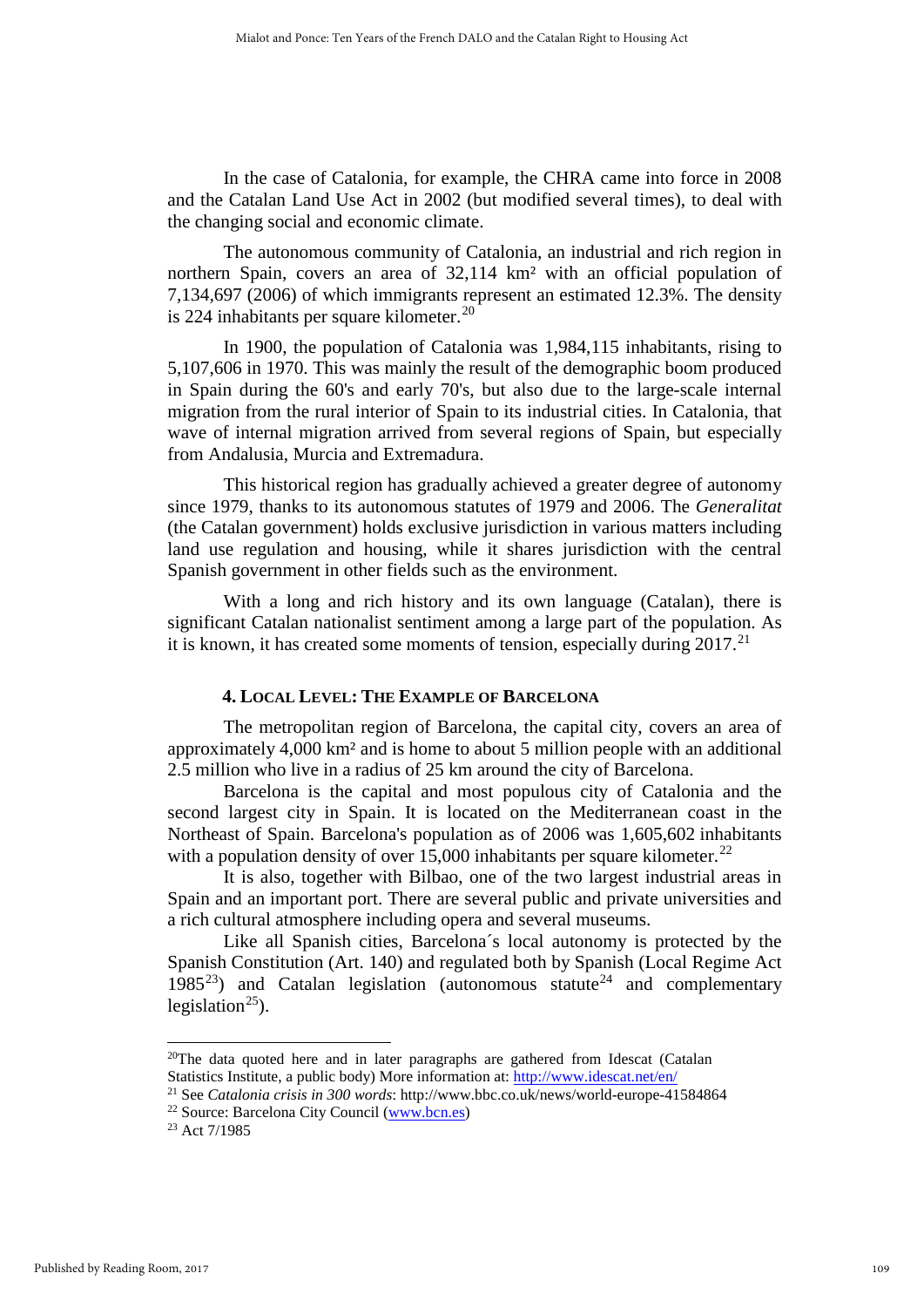The government of Barcelona has been especially active in the last few years in enforcing the CRHA.<sup>[26](#page-10-0)</sup>

#### **C. THE FRAMEWORK OF THE FRENCH RIGHT TO HOUSING**

The French framework is very different from the Spanish one. The centralized State has a central role and all evolutions of the right to housing are due to statutory laws prepared by the French Government and adopted by the national Parliament. The framework can be divided into three parts: (a) the constitutional part that is relatively weak; (b) the legislative part that is much more interesting with prominent antecedents to DALO, however; (c) it is the political and social part that really was at the origin of DALO.

#### **1. THE FRENCH CONSTITUTIONAL FRAMEWORK**

The right to housing is not part of the French Constitution of 1958. In the context of the post-second World War, a declaration of human rights with a prominent social content was adopted in 1946. This declaration is a part of the preamble of the 1946 constitution whose social content can be explained by the political context of the time with the communist party majoritarian in France.

Until a decision of the French Constitutional Council of 1971, which recognized the constitutional value of the preamble of constitution of 1946, it was considered a text without legal value. Indeed, this text was not explicitly included in the 1958 Constitution.

Two sections implicitly refer to housing:

"10. Nation guarantees to the individual and the family the necessary conditions for its development.

11. Nation guarantees everyone, and especially the child, the mother and the retired workers, the protection of health, material safety, rest and leisure. Every human being who, due to his age, his physical or mental state or his economic situation, is unable to work, has the right to obtain from the community the necessary means of existence."

From these provisions the Constitutional Council concluded in its decision n ° 94-359 DC of January 19, 1995 apt.7: "The possibility for any person to have a decent accommodation is an objective of constitutional value."

However, an objective of constitutional value does not constitute a subjective right warranting protection, but merely an objective that is imposed on the public powers and in the first place on the legislator. Beyond the preamble and

<sup>&</sup>lt;sup>24</sup> Act, *Ley Orgánica*, 6/2006.

<span id="page-10-0"></span>Which can be consulted using the Catalan Parlament web: <http://www.parlament.cat/portal/page/portal/pcat/IE01/IE0101> (last visited 17 July, 2009). 26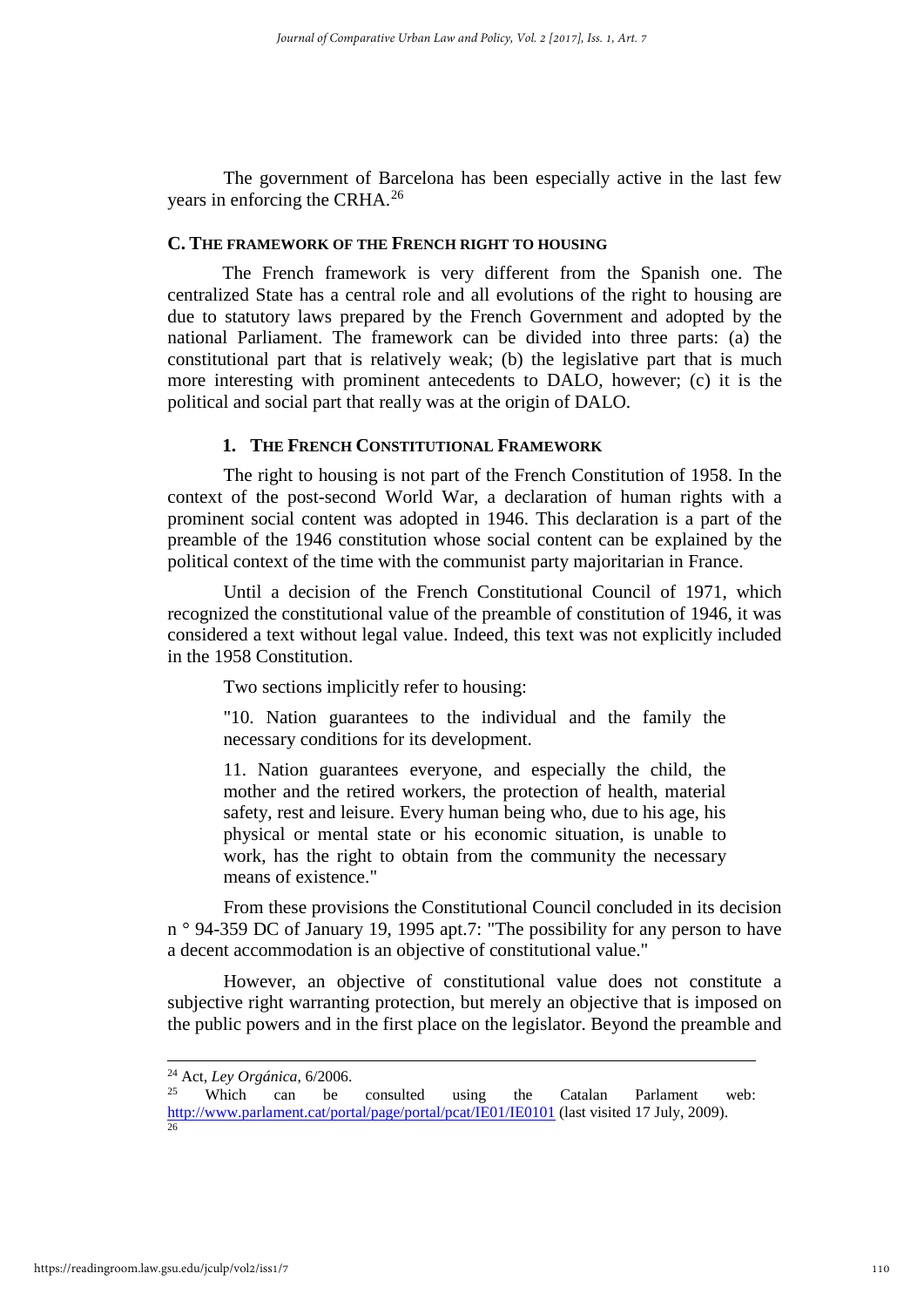the aforementioned decision of 1995, the constitutional framework does not directly support DALO.

## **2. THE FRENCH LEGISLATIVE FRAMEWORK**

The legislative framework is more relevant and has a particularly interesting recent history.

- The statutory law of June 22, 1982 proclaims in Article 1 that the right to housing is a fundamental right; however, this law deals with rent, and not the general housing issue.
- The statutory law of May 31, 1990 for the implementation of the right to housing, recognizes a subjective right and a correlative obligation of the community to enforce it. From this point of view, it is an innovation. It consists of the implementation of a departmental plan of housing and accommodation reserved for people who do not have a decent accommodation, in the hands of the prefects, representatives of the State, and a mechanism to promote the construction of social housing. This 1990 Act is, in a way, the basis of the 2007 DALO Act. It was the failure of the 1990 Housing Act that led to the adoption of the DALO Act 17 years later.
- The statutory law of orientation on the city (*loi d'orientation sur la Ville*, *LOVE*) of 1991 includes in Article 1 the right to the city, a right that today would perhaps include the right to housing, but at the time was not clearly defined. Even today, the right to the city is not clearly defined. This first article is of particular importance, but it was repealed with the reform of the urban planning code.
- The Anti-Exclusion Act of July 29, 1998, later codified in article L.115-2 of the Social and Family Action Code, establishes that combating exclusion is a national challenge, but based on the principle of equal dignity for all human beings sets it as a national policy priority. The Act seeks to ensure universal access to fundamental rights in the fields of employment, housing, health, justice, education, training and culture, and family and child protection. Central government, local and regional authorities and other public bodies such as municipal and joint municipal social services departments, social security bodies and other social and medical institutions shall contribute to implementing these principles. They should implement policies designed to identify, prevent and remedy situations that might lead to exclusion.
- The SRU Solidarity and Urban Renewal Act of 2001 establishes the principle of social mix (*mixité sociale*) and institutes a minimum quota of social housing per municipality, a system that incidentally inspired the Catalan CHRA as previously stated. Article 1 of the SRU Act requires that all urban plans adhere to the principle of diversity of urban functions and social mix in urban housing and rural housing, providing for sufficient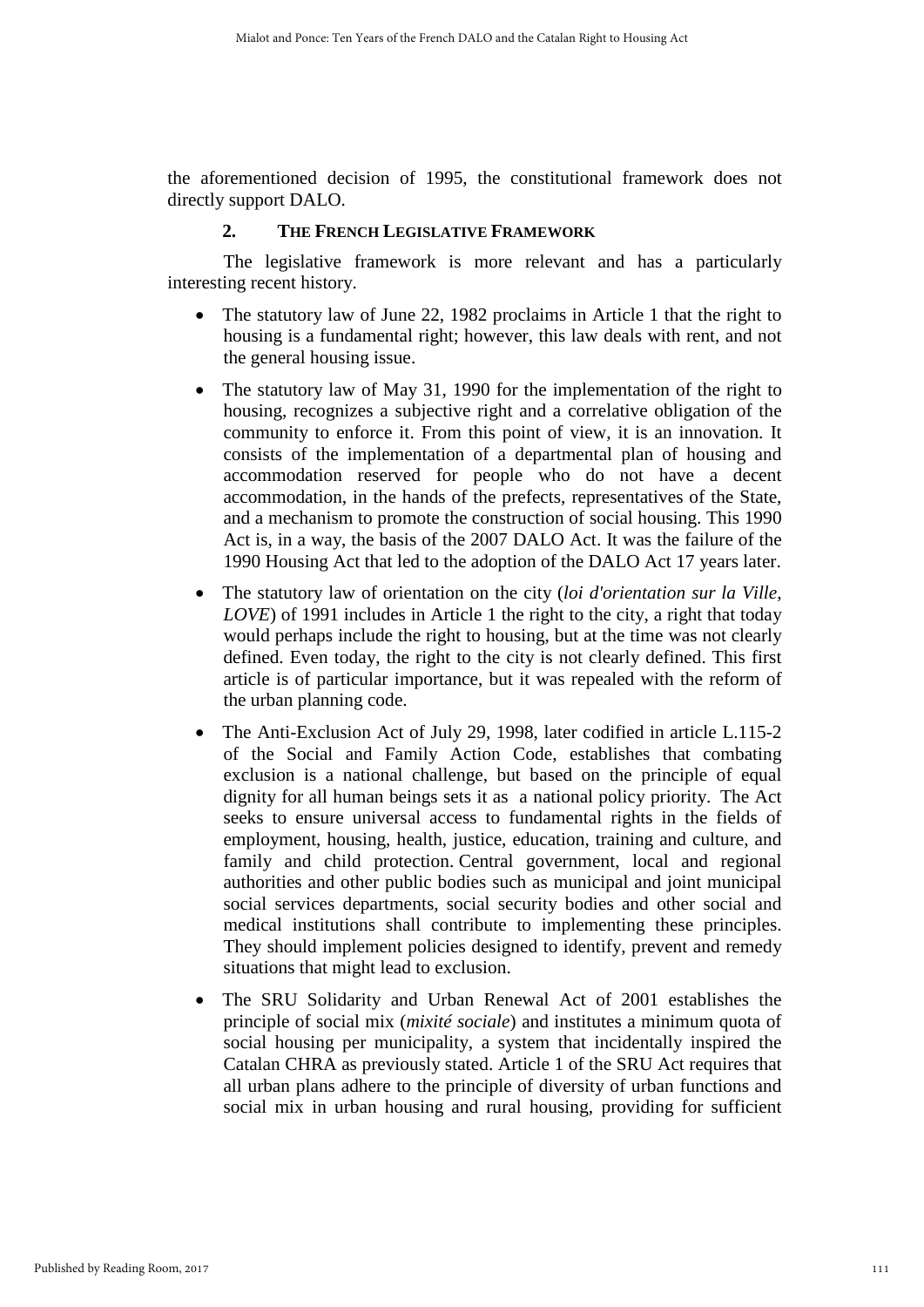construction and rehabilitation capacities to satisfy, without discrimination, present and future housing needs.

Article 55 sets a quota system: "The provisions of this section apply to communes with a population of at least 1,500 inhabitants in Ile-de-France and 3,500 inhabitants in the other regions which are included, within the meaning of the general census of the population, in an agglomeration of more than 50,000 inhabitants comprising at least one commune of over 15,000 inhabitants, and in which the total number of social rental housing units represents, on 1 January of the previous year, less than 20% of the main residences." "From 1 January 2002, an annual levy on the fiscal resources of the municipalities referred to in Article L. 302-5 shall be made, with the exception of those which benefit from the urban solidarity endowment provided for in Article L. 2334-15 of the general code of local authorities when the number of social housing exceeds 15% of the main residences. This levy is equal to 1000 F (150 $\oplus$ ) multiplied by the difference between 20% of the principal residences within the meaning of I of the Article 1411 of the General Tax Code and the number of social housing units existing in the municipality the previous year, as stated in Article L. 302-5, without exceeding 5% of the actual operating expenses of the municipality recorded in the administrative account for the penultimate year."

To summarize, municipalities under the quota of 20% of affordable housing are required to build affordable housing, or be subjected to a penalty. One can easily deduce from this system that the richest municipalities under 20% can afford to pay the penalties without building more affordable housing.

Moreover, there is, in fact, no penalty for those municipalities that continue to concentrate affordable housing and poverty as long as they are above the quota.

Therefore, the progress obtained through the SRU Act must be put in perspective. It should be emphasized as well as that the Constitutional Council itself distorted, in part, the scope of the principle of social mix by specifying in its decision n° 2000-436 DC of December 7, 2000, using the technique of reservation of interpretation, that the law could not impose an obligation of result, forcing the judge to make a minimum control, called control of compatibility, of the urban plans.

- The 2006 ENL Act (National Housing Commitment Act), adopted an economic point of view, focused merely on housing supply, and pursues the objective of promoting it. It does not intend to reinforce the subjective right to housing.
- The 2007 DALO Act establishes and guarantees the right to housing, which will be discussed in more detail in the next part.
- The 2014 ALUR Act (Access to Housing and Urban Renewal Act) establishes a system of rent control in the private market in the large cities of France. However, recently, the administrative Courts canceled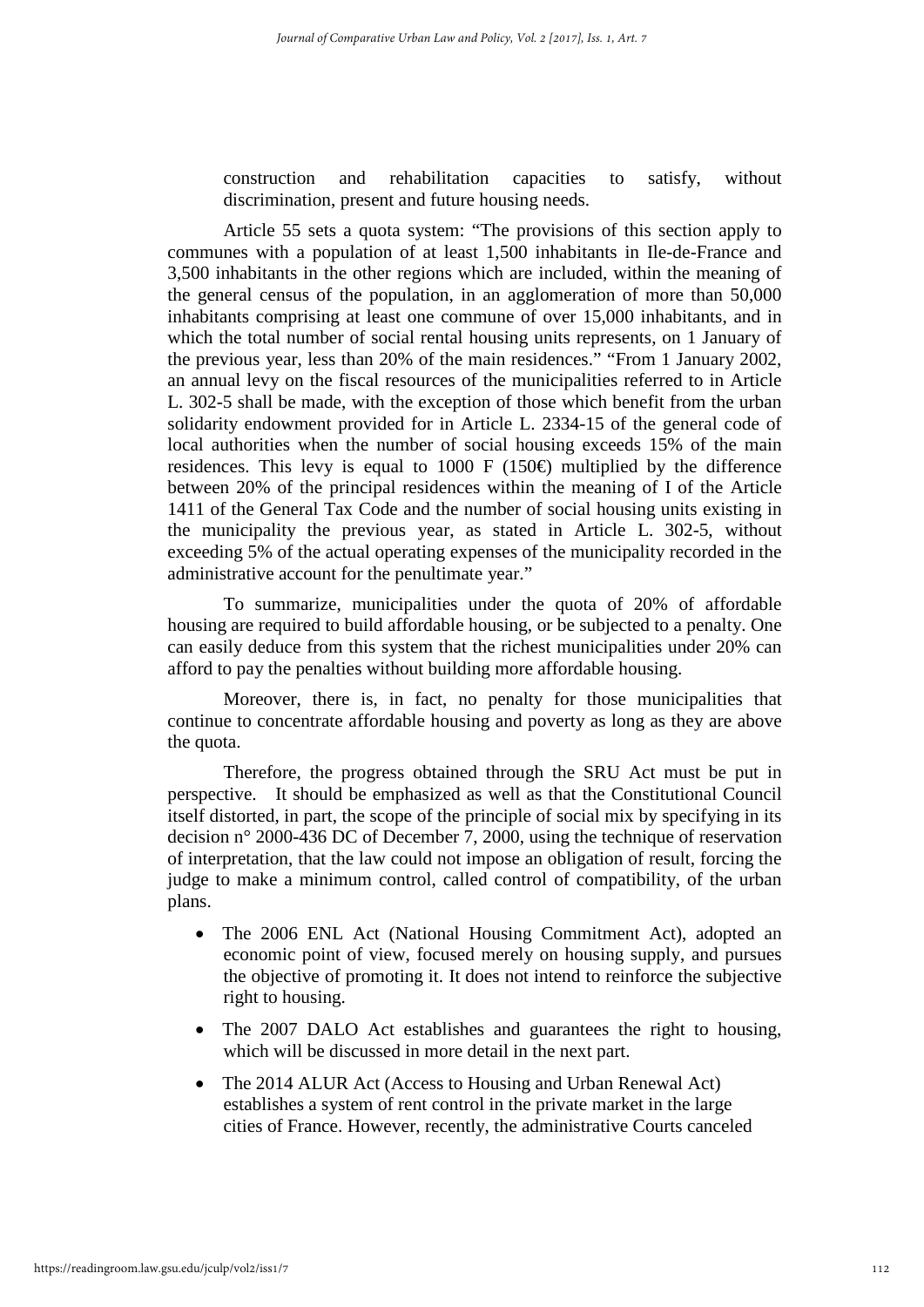the rent control plans of the cities of Paris and Lille that derived from the same Law.

From this set of laws, we can conclude that the DALO Act is not an isolated text, but a part of a series of laws that have been added for more than a century, designed to counteract its potentially negative effects.

Indeed, one can only understand the adoption of DALO Act as a response to the partial failure of the Law of May 31, 1990 for the implementation of the right to housing. The DALO Act intends to enforce a right recognized 17 years ago but that was ineffective, as revealed by the social situation in 2007.

## **3. THE POLITICAL AND SOCIAL CONTEXT IN FRANCE**

The political context can be summarized in one sentence: the right wing was in power; the housing policy of the State was not the most ambitious in the pre-crisis economic context of 2008.

The social situation, with the homeless problem worsening, drew much more attention. A movement emerged from the street led by Augustin Legrand, an actor and journalist, who created a documentary film about the homeless. His indignation, then supported by the association "Les enfants de Don Quichotte" (the children of Don Quixote), resonated loudly with the media, provoking a political response and DALO was born.

> \* \* \*

Both the French and Spanish constitutional frameworks give some clues for the right to housing, but constitutional provisions or jurisprudence only give a goal or an objective. The French legislation is an important source, and there is an old tradition of affordable housing. Nevertheless, all efforts made since the beginning of the eighties did not end with the exclusion of the poorest people from the affordable housing system. In Catalonia, until the CRHA, partly inspired by the French SRU Act and its quota system, there was no comprehensive legislation dealing with the right to housing.

To summarize the state of legislation in both countries before the French DALO and the Catalan CRHA, there was a structural dysfunction in the French right to housing, and a lack of comprehensive legislation in Catalonia. In 2007, both countries intended to address their different issues, but the goal was exactly the same - to make the right to housing effective.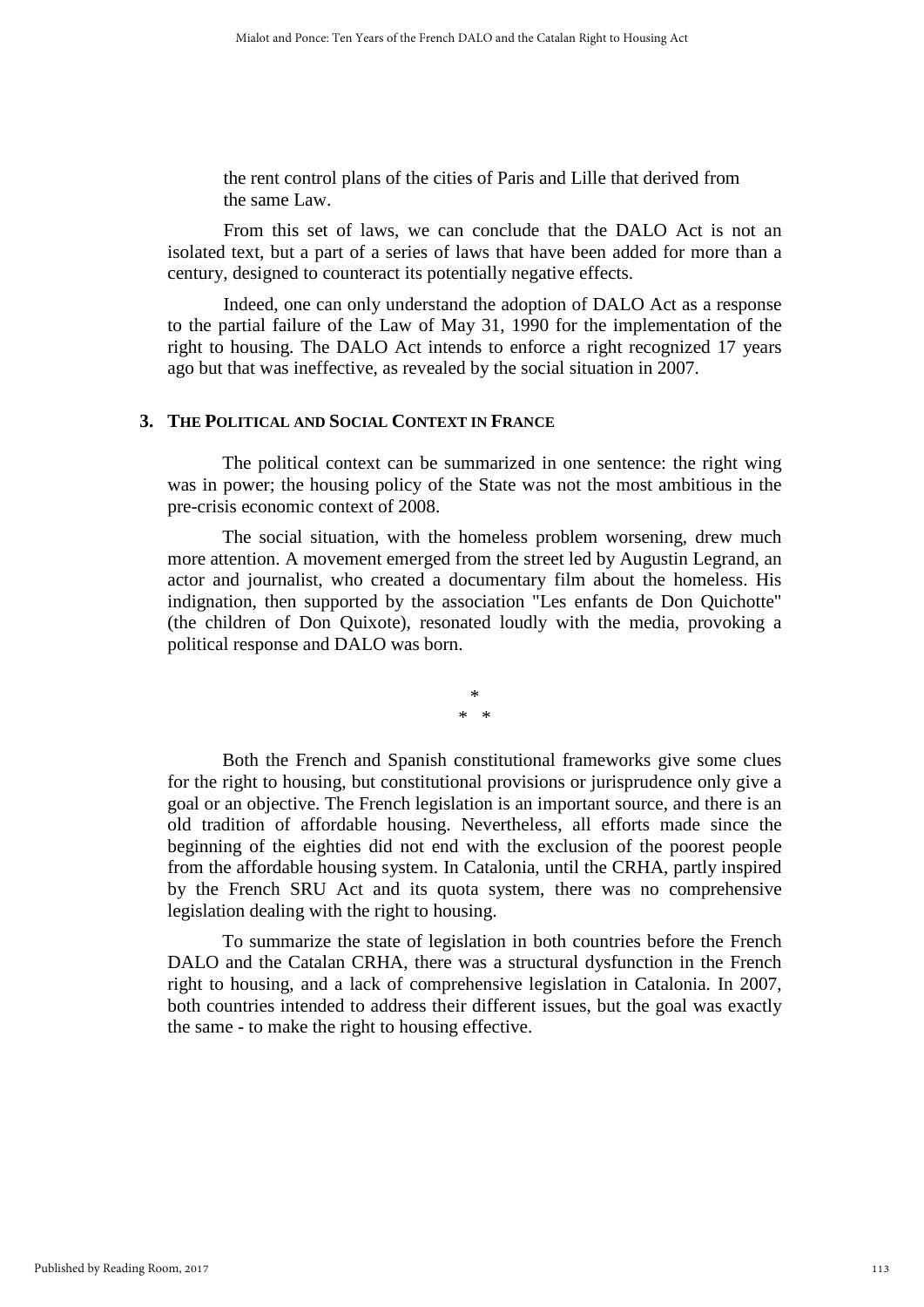## **III. THE NEW APPROACHES OF THE CATALAN RIGHT TO HOUSING ACT 2007 AND THE FRENCH DALO**

## **A. THE CRHA**

## **1. A GENERAL OVERVIEW OF THE CRHA**

The Catalan Act is a long (more than 150 articles) and complex text. Obviously, it is not possible to explain it in detail here, and will instead give a brief overview, focusing on connections between land use, affordable housing and segregation.

From a general point of view, the CRHA can be considered a revolutionary legal document: the first in Catalonia and Spain to systematically link land use law and housing, and the first to declare in the title an effort to make the right to housing effective. The following are important aspects:

- The act tries to make the right to housing effective globally. Article 1 proclaims that its goal is to regulate "the right to housing, understood like the right of all person to access to a proper house that it is suitable in the distinct stages of the life of each one, in accordance to the familiar, economic and social situations and to functional capacity". However, the act was unable to establish a direct enforceable right to housing in courts following the previous experiences of other European legislations, like the English or the Scottish. $27$
- The preamble of the CRHA stands out from a first moment that "pretends" to guarantee the right to housing, taking for granted that this right includes the urban environment in which houses are included." There are many references to "urban environment" that must be "proper and suitable" [article 2.c)], the sustainability and integration in the urban environments (article 22.2). The territorial and urban planning have to attend to the territorial balance [article 2.G)] in the provision of housing attached to social policies, and especially "to promote the diversity and social cohesion in the neighborhoods and residential sectors of the cities and villages as a guarantee of a suitable integration in the urban environment" [article 2.h)]. That integration is considered fundamental to "avoid phenomena of segregation, exclusion, discrimination or harassment by socioeconomic, demographic, gender, cultural, religious or of any another type of reasons."
- The regulation considers social, economic and environmental sustainability. From the social approach, the three essential concepts that inform the philosophy of the regulation and that direct or indirectly are

<span id="page-14-0"></span><sup>&</sup>lt;sup>27</sup> See BALL, J., "The right to housing and housing rights: Enforceability and effectiveness in England and France", *Revista de Derecho Urbanístico y Medio Ambiente* 2015, XLIV(287), 89-122.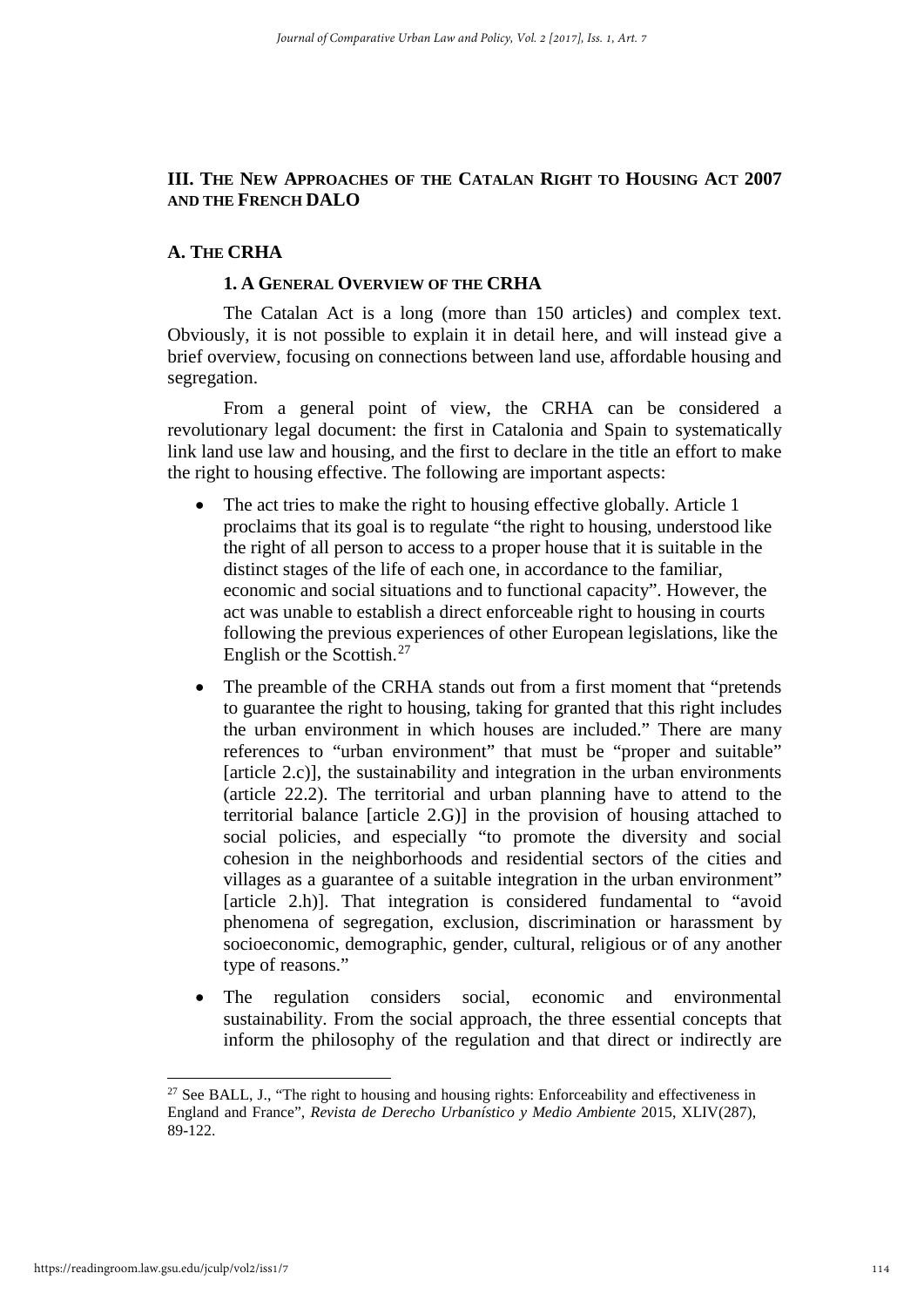present in the major part of the text are: social cohesion [articles 2.c), 3.n and 16.d)], urban solidarity (articles 73- 75) and social mix (articles 86, 100.3 and 101.5.)]. The three concepts address the challenge of materializing the principle of equality from distinct perspectives.

- The legislation establishes the important principle of delimitation of the social function of private property [article 2.j)], reiterating in article 5.1 that the exercise of the right of property has to fulfil its social function, considering like forms of breaching this social function of private housing, for example, the violation of the legal duty of conservation or the existence of empty houses in a permanent and unjustified way for more than two years in areas with a high need of housing (calling for public incentives to avoid empty houses and, as a last resort, the possibility of fining the owner for violating the social function of property).<sup>[28](#page-15-0)</sup>
- The act creates the concept the urban solidarity to make effective the right to housing in all the territory of Catalonia, with a clear French inspiration.

In the original text of the law, all the municipalities of more than 5.000 inhabitants must have a minimum supply of affordable housing in 20 years, amounting not less than 15% of the total existing houses, in accordance with the calendar to be established by a future regulation. The system was changed in 2011, when a later act established that the system will be only activated when a territorial plan is passed by the Catalan government, which has not yet occurred.

Beyond those aspects, let´s consider with more detail three other elements introduced by the CRHA.

## **2. THE ANTIDISCRIMINATION EU DIRECTIVES AND THEIR IMPACT ON THE CATALAN RIGHT TO HOUSING ACT[29](#page-15-1)**

The 1997 Amsterdam Treaty included Article 13, which empowers the community to take action to deal with discrimination based on a whole new range of grounds, including racial or ethnic origin, religion or belief, age, disability and sexual orientation.

In order to apply these measures, three directives have been introduced, along with various documents. [30](#page-15-2) Under the current EC legal framework, racial

```
 http://europa.eu/scadplus/leg/en/cha/c10313.htm
```
1

<span id="page-15-0"></span> $28$  Possibility used by some municipalities like Terrassa, in the metropolitan area of Barcelona. See MOLTO, J.M and PONCE, J. *Derecho a la vivienda y función social de la propiedad*, Thompson Reuters Aranzadi, 2017, which includes references to case law generate by the opposition of private owners to administrative orders. At the moment, the municipality is winning the majority of cases at the first judicial level.

<span id="page-15-1"></span><sup>29</sup> For a more detailed analysis you can read PONCE, J., "Housing discrimination and minorities in European cities: the Catalan Right to Housing Act 2007", *International Journal of Law in the Built Environment* 2010 2:2, 138-156, available at: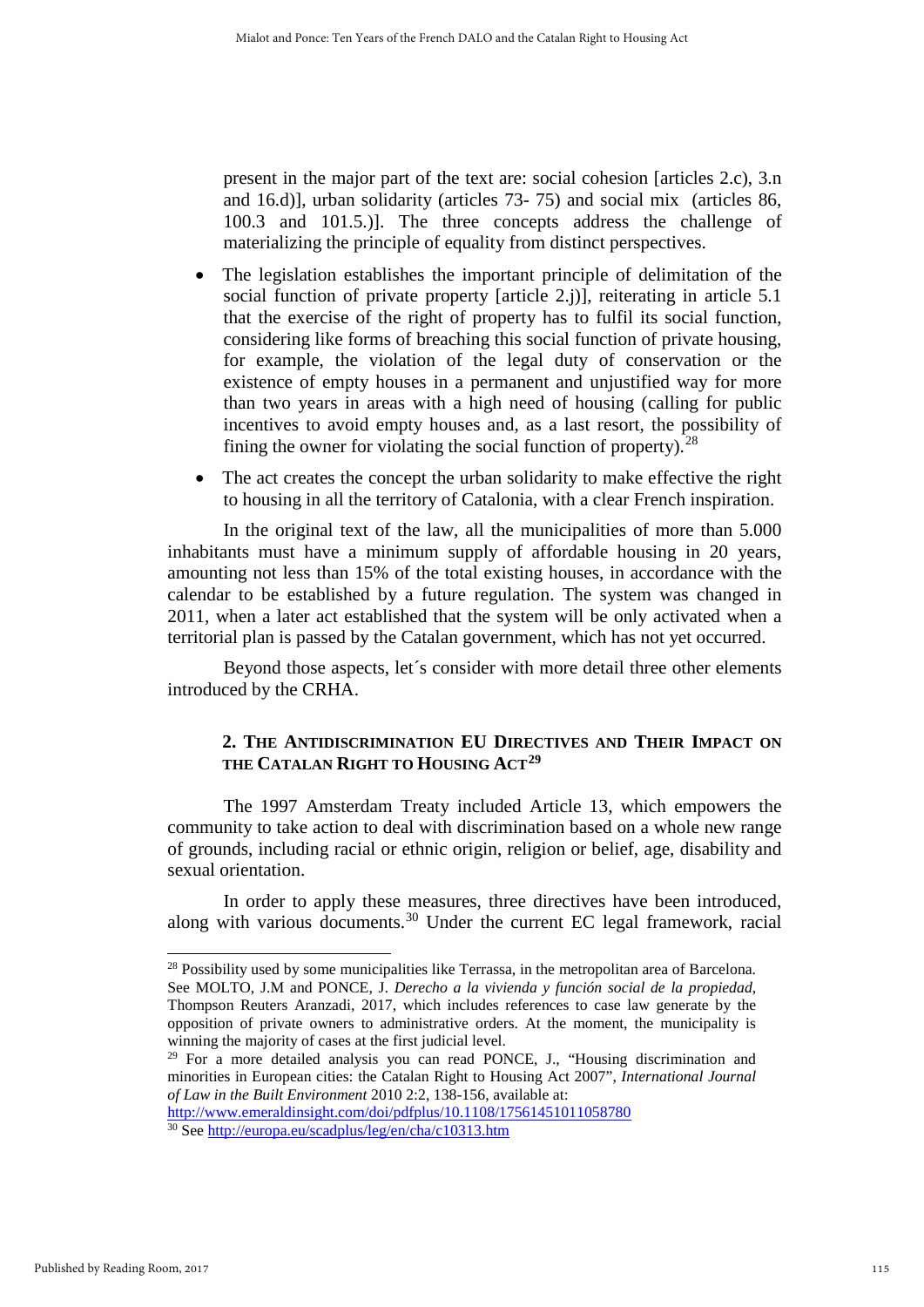discrimination is prohibited in the areas of employment, training, education, social protection, social benefits and access to goods and services (Directive 2000/43/EC). The scope of protection against discrimination on grounds of religion or belief, age, disability and sexual orientation is limited to employment, work and vocational training (2000/78/EQ). Directive 2004/1.13/EC extends protection against sexual discrimination to the area of goods and services, but not to certain other areas covered by Directive 2000/43/EC.

Existing empirical studies show a panoply of actions and omissions causing discrimination and harassment in the housing sector in Spain. In the case of direct discrimination, the worst and most evident reports on a European level highlight cases occurring in Catalonia and Valencia, referring to rental advertisements placed by real estate agencies which declared "no foreigners" or "we do not rent to non-EU foreigners." The intermediaries in some of these cases claimed that they were exercising the wishes of the owners. Likewise, in Burgos, it was common practice to demand higher rental prices for minority groups and immigrants, along with offering them properties of inferior quality (EMCRX, 2005, p. 70).

In the case of indirect discrimination, which is more subtle, existing European reports highlight cases in which length of residence in a municipality has been used as a barrier to prevent access to protected housing (EMCRX, 2005, p. 71).

With regard to real estate agent harassment, or mobbing as it is commonly known in Spain, this phenomenon can be explained within the context of specific economic and social circumstances in Spanish cities and in connection with rental legislation in force for many years in Spain. In the recent past, rental contracts provided one of the main bases of "social" policy with respect to accessible housing since they were heavily regulated in terms of duration and price under the Urban Rental Act of 1964.

Since the 1980s *(Decreto-Ley* 2/1985, 30 April, Urban Rental Act of 1994), a new regulation for the rental market was introduced, although serious parallel public policies with regard to accessible housing were not applied and many existing rental contracts were still protected by the Urban Rental Act of 1964, with financial conditions which did not encourage ownership, certainly when compared with newer contracts which were more likely to be agreed in accordance with real market factors.

This situation helps us understand the financial motives behind many of the alleged cases of real estate agent harassment: evict the tenant, by one means or another in order to obtain a higher rental income from the property in the future.

Among the practices which can imply real estate harassment, the following are violation of existing laws: whether for omission (a typical case of lack of compliance in respect of urbanistic conservation duties on the part of the landlord, for example) or by action (cutting off utilities, disturbances caused by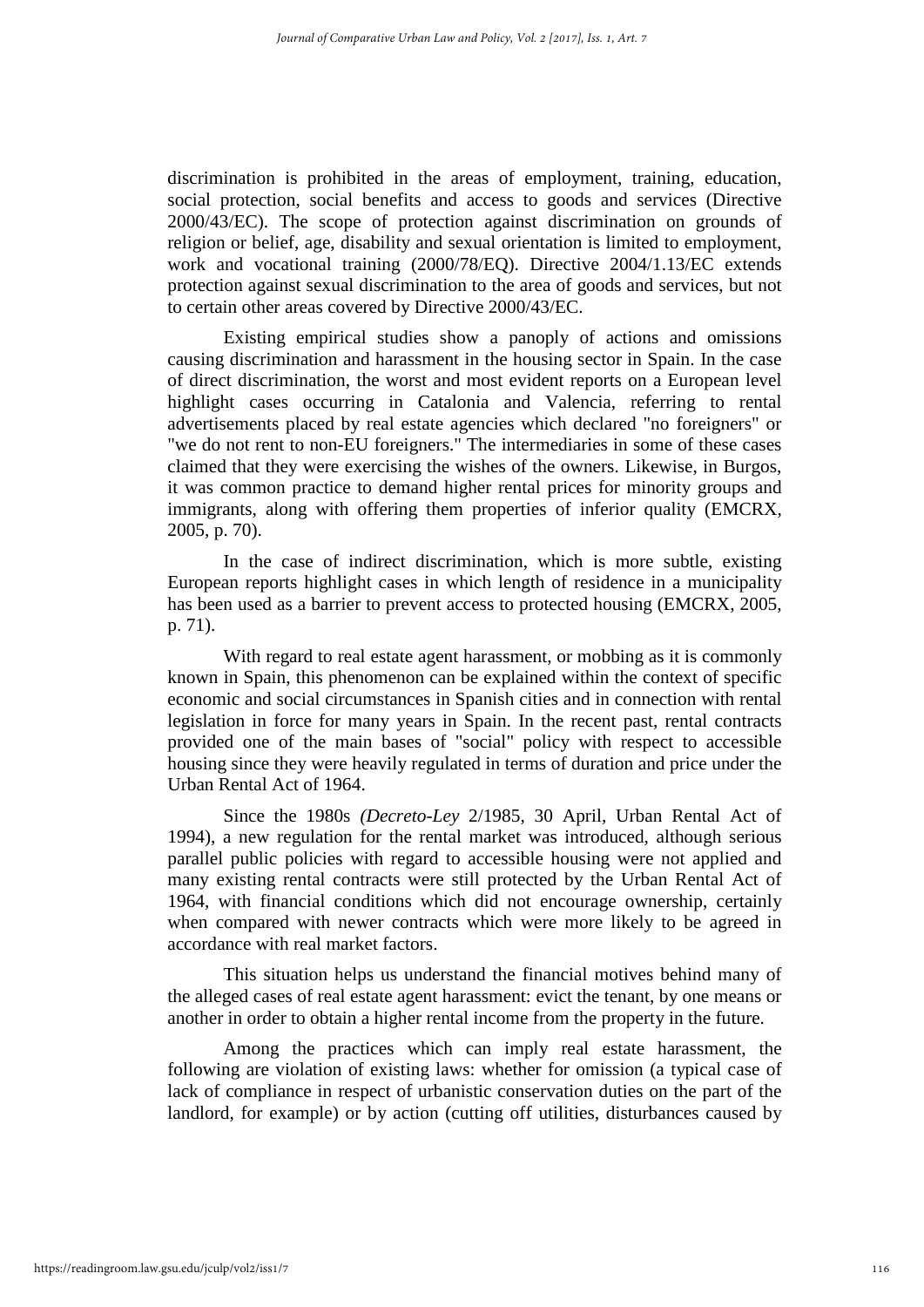hypothetical "improvement" works, bad odors, lack of hygiene, the introduction of lodgers who cause trouble to the detriment of communal facilities or the peaceful enjoyment of the property, etc.).

These real situations explain the reaction of the CRHA We must refer to Articles 45 and ff that establish the general framework<sup>31</sup>.

Articles 45 and ff prohibit that *any person* (Spanish nationals or otherwise) suffer discrimination, either direct or indirect, or harassment and should be respected by all persons and all officials, both in the public and the private sector (Article 45.1 and 2). In order to guarantee that this prohibition be respected, the law requires public authorities responsible for housing-related issues to adopt "appropriate measures" (Article 45.2). These protective measures to avoid direct or indirect discrimination, harassment or any other form of illegal housing (such as sub-standard housing or over-occupancy, for example) can consist "in adopting positive action in favor of vulnerable groups and individuals," the "prohibition of discriminatory conduct" and the need for "reasonable adjustments to guarantee the right to housing" (Article 46).

Having established this mandate for public action, the law goes on to define the terminology used and establishes a specific regulation with regard to the burden of proof and *locus standi,* in the same line that the aforementioned EU directives (Articles 45, 46.2, 3 and 4, 47 and 48, respectively).

With regard to the definition of legal terms used, following European and state guidelines, the Catalan law defines the concepts of direct and indirect discrimination and real estate harassment (Article 45.3).<sup>[32](#page-17-1)</sup>

In relation to real estate harassment, the law defines what is understood to be harassment and qualifies it as discrimination (Article 45.3.). In addition, it modifies the burden of proof of harassment (Article 47). Finally, associations and

<span id="page-17-0"></span><sup>&</sup>lt;sup>31</sup> In fact, fact, according to the analysis in the report of the European Social Housing Observatory by CECODHAS (2007), the Catalan Act would be pioneer in the implementation of EU directives with regard to housing, since many countries have not adopted antidiscrimination measures in the housing sector (p. 23).

<span id="page-17-1"></span><sup>&</sup>lt;sup>32</sup> "(a) Direct discrimination occurs when a person receives, in a housing related issue, a different treatment than others in a similar situation, as long as the difference in treatment does not have a legitimate justification that is objective and reasonable and the and means to reach that objective are adequate and necessary".

<sup>&</sup>quot;(h) Indirect discrimination, occurs when a norm, a plan, a conventional or contractual clause, an individual pact, a unilateral decision, a criterion or a practice that is apparently neutral causes a particular disadvantage for someone in respect to others while exercising their right to housing. Indirect discrimination does not exist if the act has a legitimate end that is objective and reasonably justified and is used to reach an adequate and necessary motive".

<sup>&</sup>quot;(c) Real estate harassment is understood as any act or omission of an act which causes one's rights to be abused and has the objective of disturbing one's housing needs through harassment and a hostile environment. This can be 'expressed in a material, personal, or social manner, with the ultimate motive of forcing someone to adopt a decision that they do not want in regard to their right which protects them from occupying their home, The unjustified denial of accepting rent by a homeowner is an indication of real estate harassment".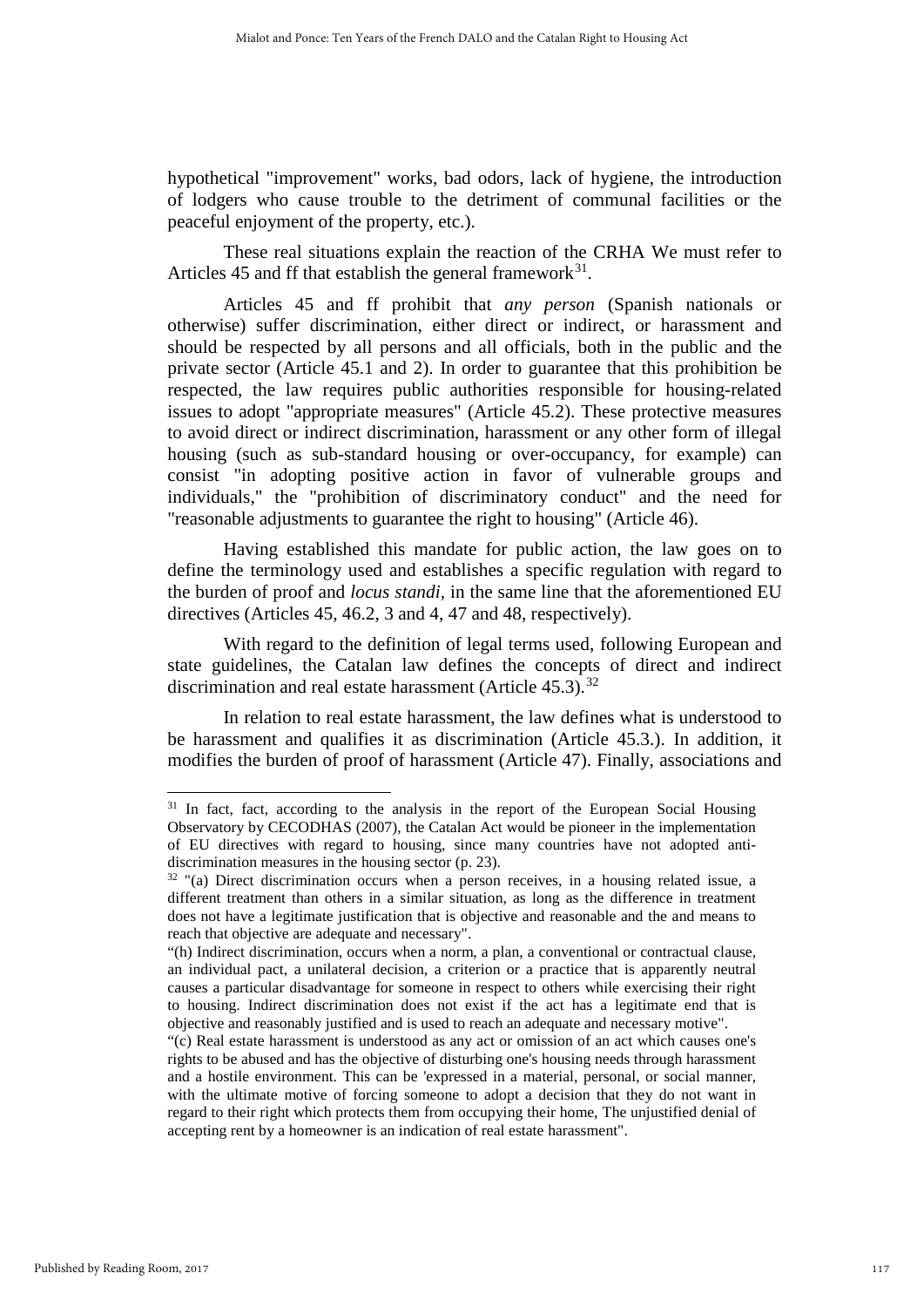other organizations representing collective interests have *locus standi* if authorized by the claimant (Article 48) in accordance with the EU directives and national legislation we have analyzed.

Regarding "reasonable adjustments to guarantee the right to housing" as a possible protective measure to be deployed by the administration, another EU concept, Article 46, Sections 2.4, defines these as:

> "the measures directed towards fulfilling the singular needs of certain persons to help them achieve, without imposing a disproportionate burden, social inclusion and enjoyment of the right to housing in equal conditions with the rest of the population."

Without any doubt, people with disabilities are an obvious group that could be affected by these adjustments (for example, a landlord can have the right to impose a restriction on pets in the terms of tenancy. This would be discrimination if the potential tenant is blind and relies on a guide dog to compensate for his physical disability).

In the same way, we can highlight the regulation on positive actions in Article 46.1 of the law. As we have already shown, Article 47 of the Spanish Constitution (and 26 of the Statute of Autonomy of Catalonia) should be interpreted systematically in conjunction with Article 9.2 of the Spanish Constitution (and 4.2 of the Statute), which establishes the mandate to the public authorities to promote conditions so that freedom and equality are real and effective, removing existing obstacles. This ruling, therefore, opens the door to the unfortunately named "positive discrimination," drawn from various EU directives with the terminology "positive action."

From a general perspective, the possible adoption of specific public measures to guarantee the equality of specific groups had already been endorsed by the Spanish Constitutional Court in various sentences.<sup>[33](#page-18-0)</sup>

Along these lines, therefore, Article 46.1 of the Right to Housing Law indicates that:

"The protective measures which should be adopted by public authorities may consist in the adoption of positive action in favor of the vulnerable group or person, the prohibition of discriminatory conduct and a demand for the elimination of obstacles and restrictions in exercising the right to housing and reasonable adjustments to guarantee the right to housing."

Finally, we should emphasize that the law specifically acknowledges discrimination and real estate harassment, whether through action or inaction, as a serious administrative violation (Article 123.2.a) with a potential fine of up to

<span id="page-18-0"></span><sup>&</sup>lt;sup>33</sup> For example, Decisions 216/1991 and 269/1994, accepting positive actions in relation to gender or disability, quoting article 9.2 of Spanish Constitution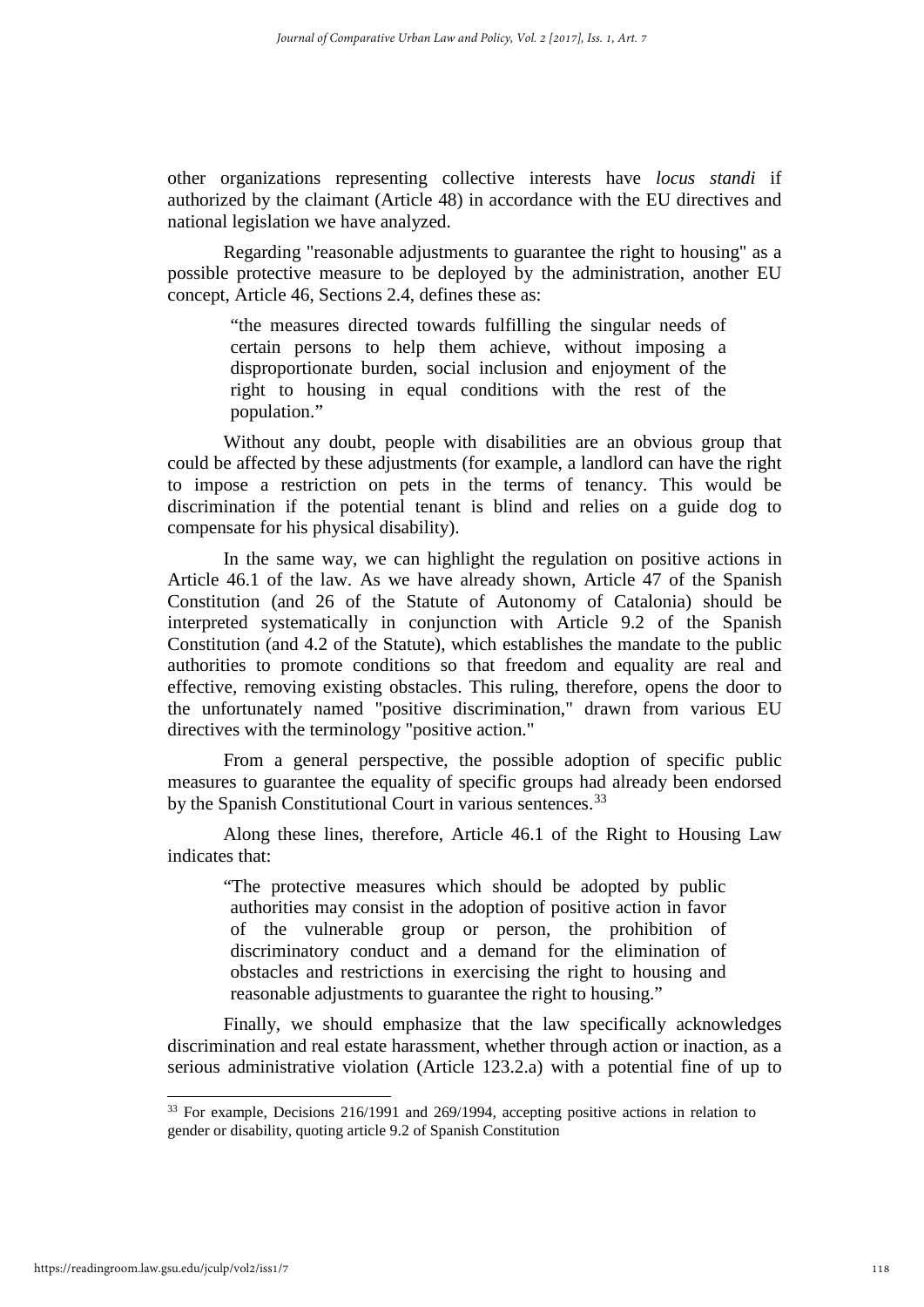900.000 euros (article 118.1), regardless of possible civil or penal actions. To this point, it raises doubt as to whether the imposition of an administrative fine and the simultaneous criminal action for an assumed coercion could imply a case of *bis in idem,* prohibited by Spanish judicial legislation (this means that it is not possible to punish a conduct both criminally and administratively, if the punishment applies to the same person for the same conduct). We believe, however, it can be argued that the grounds for the administrative fine are different from the criminal charges, since in the first case the legal question is the right to housing whilst in the second it concerns equality. Thus, punishing the same conduct twice is not a case of *bis in idem,* but rather the defense of two different legal fundamentals by two different channels (administrative and criminal).

## **3. URBAN PLANNING AND HOUSING SEGREGATION IN THE CATALAN REGULATION**

With regard to the Catalan regulation on public activity to prevent urban segregation, this consideration is prevalent throughout the law, from the Preamble in favor of social mixing as the antidote to segregation, through the planning phase for social housing, until the moment of allocation. The Catalan Act of 2007 considers residential segregation as a kind of discrimination (at least, a *de facto*  discrimination, caused by the market). Thus, the act designs some measures in favor of equality through social mix.

At the planning stage, the Spanish National Land Use Act of 2008, applicable also in Catalonia, establishes a reserve of land for the construction of housing under public protection across Spain. This statute allows the setting of maximum sale and rental prices, with a minimum requirement of 30 percent protected housing in all new residential housing projects (article 10b). The statute also allows for the increase or reduction of these reserves through regional legislation on land use and urbanization, within certain limits as long as their location respects the principle of social cohesion.

Following this act, reserves in the Catalan legislation range from 30 to 50 percent depending on certain circumstances (e.g. the population of the city). With regard to urban areas that are already developed, particular importance is placed on the potential to inject protected housing, for example Article 66.4 of the Catalan regulation of July 18, 2006 which develops Catalan planning law. This establishes reservations for protected housing on consolidated urban land, both for new developments and for major renovations to existing buildings, totally or partially allocated for protected housing. Now, the CRHA reduces this percentage to 20 percent of the surface area in apartment blocks over 5,000 square meters.

An important aspect connected with the social mix of the region as an antidote to urban segregation is the distribution of reserved land in the territory. This is because the reserves of protected housing, in order to provide dignified and adequate living conditions, should avoid spatial concentrations of poor people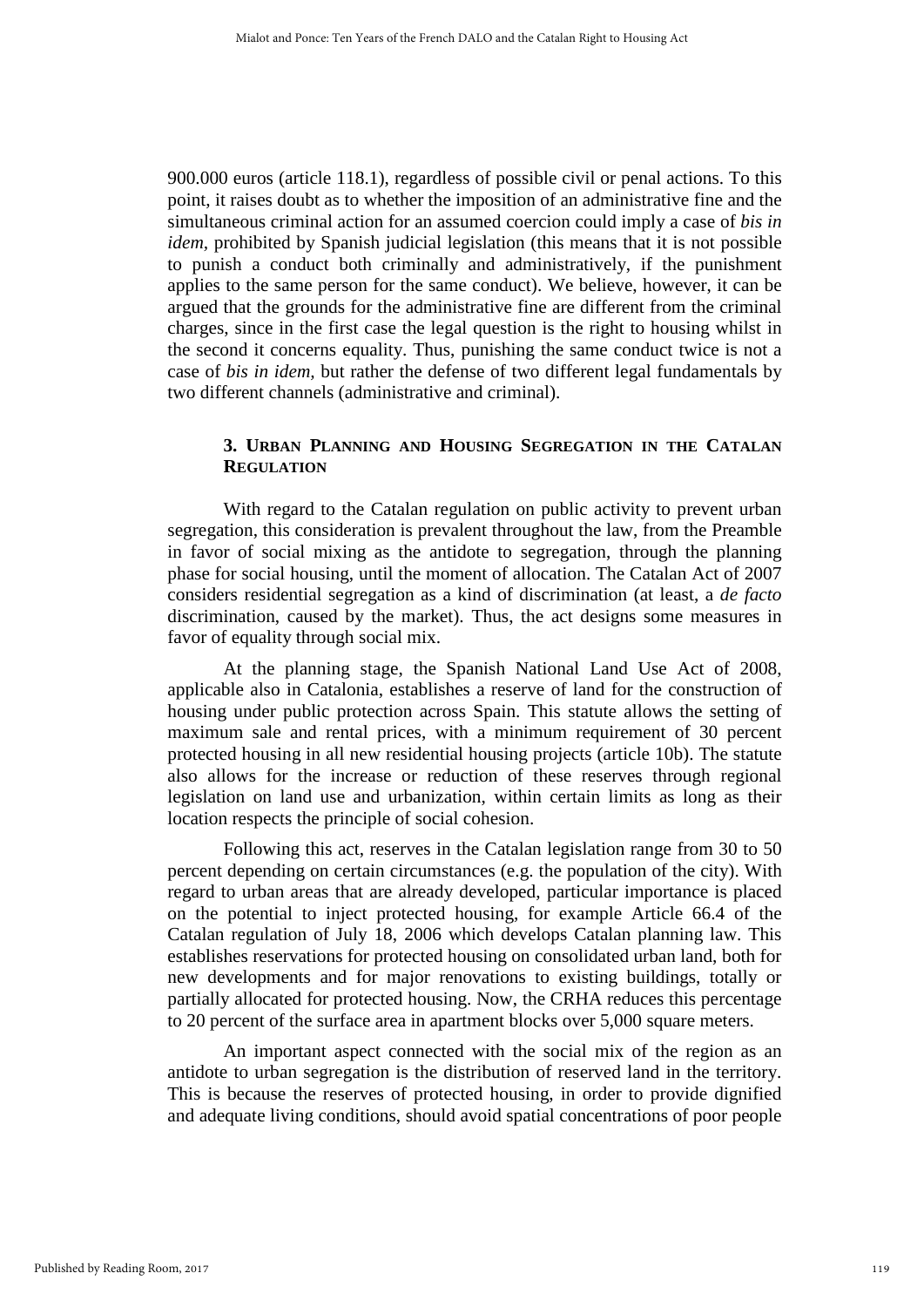and be evenly distributed throughout the territory. In this sense, the best approach seems to be, in principle, an even distribution of affordable housing across all sectors. However, the decision concerning specific location remains in some regions at the discretion of local planning departments within the general framework already mentioned.

In the Catalan case, Article 57.4 of the Catalan Land Act establishes that:

"The reserves for the construction of publicly protected housing should be situated so as to avoid an excessive concentration of housing of this type, in accordance with article 3.2, in order to favor social cohesion and avoid the territorial segregation of citizens based on their level of income."

#### **4. ALLOCATION OF SOCIAL HOUSING AND SOCIAL MIX**

FEANTS (2005) believes that social mix is primarily a (urban) planning issue and that mechanism for the allocation of individual dwellings should only be a secondary means to ensure social mix. When it comes to the stage of allocation of social housing, the Catalan Right to Housing Act provides for positive action, through the technique of the so-called special quotas, reserved for vulnerable groups, among whom immigrants may be included (Article 99). These kinds of quotas try to guarantee the presence of vulnerable groups' members. On the other hand, it seems that the Act leaves the door open for the possible implementation of quotas (in that case as a limitation of some groups) and other measures against segregation in the allocation process for social housing by means of a lottery as mentioned in Articles 100.3 and 101.5:

*"*Art. 100.3: In order to guarantee an effective social mix in official protected housing developments, the specific conditions of allocation in each development should establish systems which ensure that the final composition of the occupancy reflects the social makeup of the town, district or area, both in terms of income level as well as place of birth, and to avoid excessive concentrations of groups who can put the development at risk of social isolation."

"Art. 101.5: The lottery may be divided into blocks made up of applicants within various income brackets or various interests groups, to ensure the social mix established in article 100.3, or even the length of time the applicant has been registered on the waiting list in the Official Register of Applicants for Protected Housing."

In the absence of known conflicts in relation to this regulation, it is necessary to remain alert as to its administrative application and judicial control.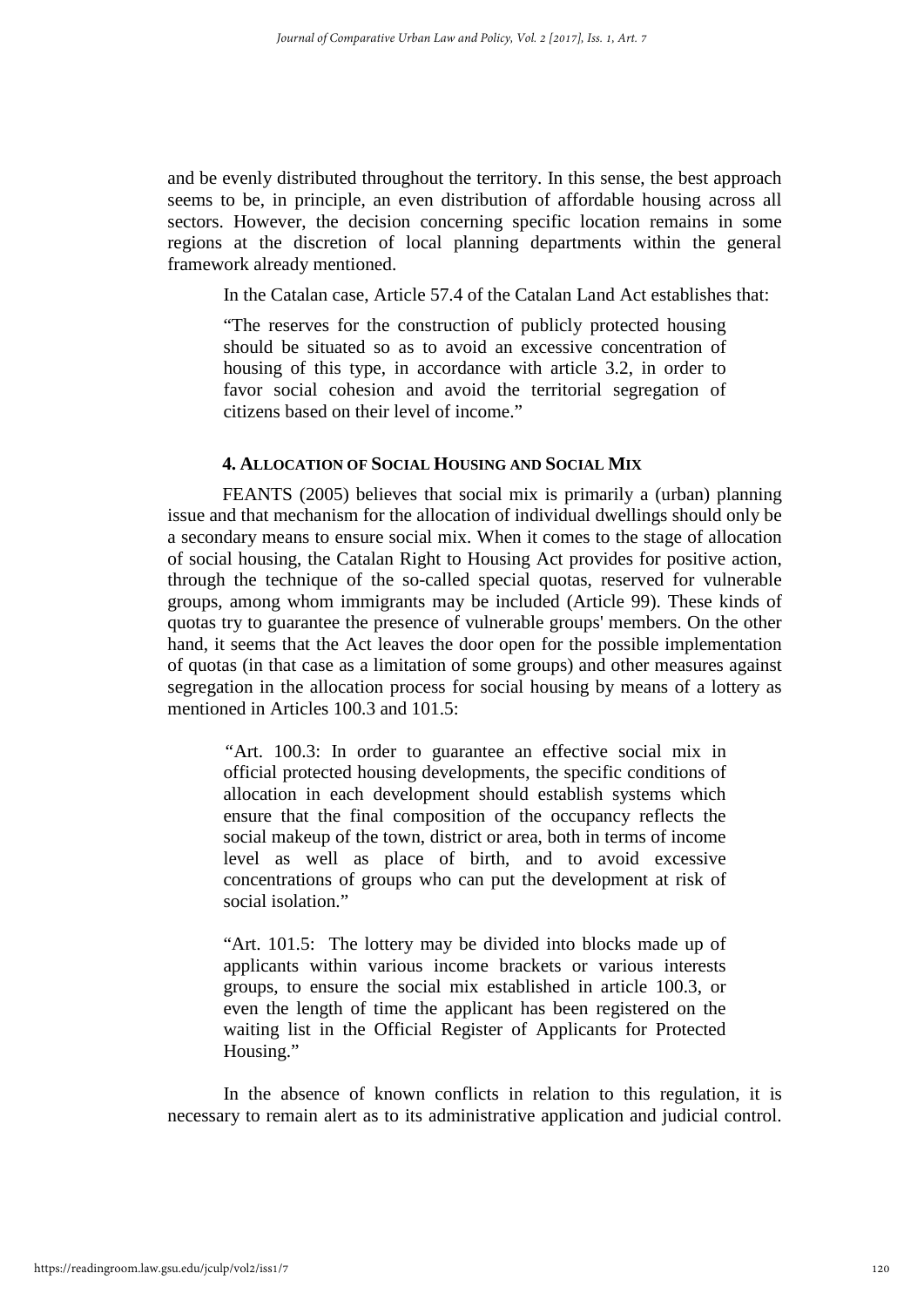Without doubt, this is a delicate aspect which can shift the balance between the achievement of social mixing and possible discrimination when it comes to access to housing. As far as Catalonia is concerned, the Right to Housing Act associates the concept of social mixing with social cohesion in Article 3, a key legal guideline in the allocation of housing. However, the specific application of these guidelines will warrant closer scrutiny in the future; as indicated by CLIP, following an analysis of the use of quotas in various European cities (e.g. Frankfurt in Germany; CLIP, 2007, pp. 16 and ff. and p. 95):

"Quota regulations must be carefully checked in terms of fairness, effectiveness and lawfulness with regard to the Directive against racial discrimination."

In our opinion, it is essential this analysis take into account the various aspects of possible anti-segregation measures in allocating social housing in accordance with the legal principles of EU, Spanish and Catalan Law, which occasionally use different terminology in the State members law level (about similar legal techniques used to control discretionary powers in Europe, for example proportionality, reasonableness, equality, etc.; Ponce, 2001).

#### **B. THE FRENCH DALO ACT**

The description of the DALO Act below merely aims to provide an overview of the system enforced by this statutory law, allowing us to understand that the principal innovation remains in the central role of the right to housing contender. The mechanism is set to make this right to housing effective, enforceable.

One must keep in mind that the DALO was created as a response to an internal failure of affordable housing allocation, which excluded the poorest people from the affordable housing system.

The preamble of the DALO Act of March 5, 2007, indicates that the Act aligns with the previous laws, in particular the statutory law of 2006 (ENEL Act). But in our opinion, it is quite innovative. Unlike the previous statutory laws, the DALO Act, in effect, places the owner of the right to housing at the center of the system.

It is necessary to emphasize a distinction in the French affordable housing system that is explicitly included in the DALO act - the distinction between the right to housing and the right to shelter. The right to shelter refers to homeless people, while the right to housing corresponds to people who already have accommodation but, belonging to the categories of poorly housed, may have a right to rent in social housing. It should be noted that the right recognized through the DALO is not a right to own affordable housing; DALO is limited to the rental of affordable housing.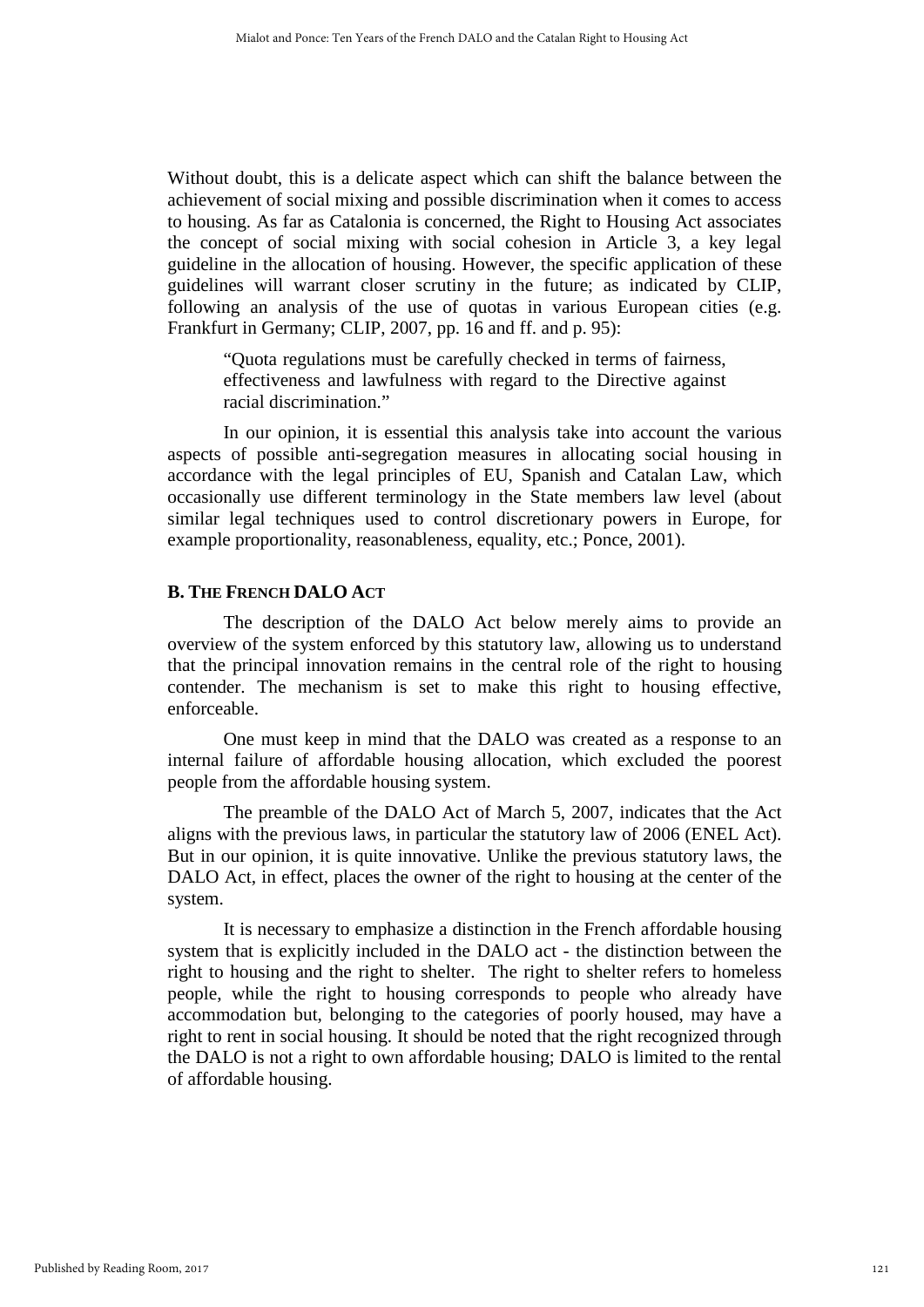#### **1. STAKEHOLDERS OF THE DALO PROCEDURE**

The stakeholders of the DALO procedure are numerous and include all agents who in one way or another participate in the complex system of French affordable housing.

Before entering the DALO procedure, it is necessary to describe each stakeholder, and its role.

#### *The applicant.*

The DALO is an administrative procedure through which a right to affordable housing is recognized by a mediation committee. The applicant, the central stakeholder of DALO, asks for the recognition of his or her right to housing. The applicant must first meet several administrative requirements.

The administrative requirements include: 1) Have the French nationality or be in good standing with the laws on stay in France; this requirement excludes undocumented people awaiting the granting of refugee status. 2) Demonstrate a processed application for social housing. In the event that affordable housing is requested, it is required that the applicant is already in the "circuit" of social housing, that he has not yet been granted a home, and that he meets the emergency requirements listed below. 3) Not having sufficient means to access private sector housing. This requirement seems obvious, but it is not always easy to prove.

Additionally, the applicant must demonstrate at least one or several of the following conditions: 1) Not having fixed accommodation. 2) Staying in emergency social housing (not housing) for more than 6 months. 3) Being in an unhealthy, overcrowded accommodation or house. 4) Be under threat of expulsion without an accommodation solution. 5) Be requesting a home for an abnormally long time. 6) Being or having charge of, a disabled person in a maladjusted accommodation.

#### *The associations.*

 In practice, they have the key role of informing, accompanying the applicants, guiding them, as well as preparing their folders. They take part in the mediation commission (described below) that decides on the applications, either recognizing or denying the right to housing. Several associations can be mentioned, such as the DAL (right to housing), the DALO (*droit au logement opposable*), the Abbé Pierre foundation (Catholic), etc. There are also local associations that act before the commissions.

#### *The State.*

 The State is the debtor of DALO. The representative of the State (*Préfet*) in the provinces (*départements*) is in charge of the policy of shelters and housing aimed at people who lack decent housing. The representative of the State has the part of social housing and accommodation, called "reserved", for said emergency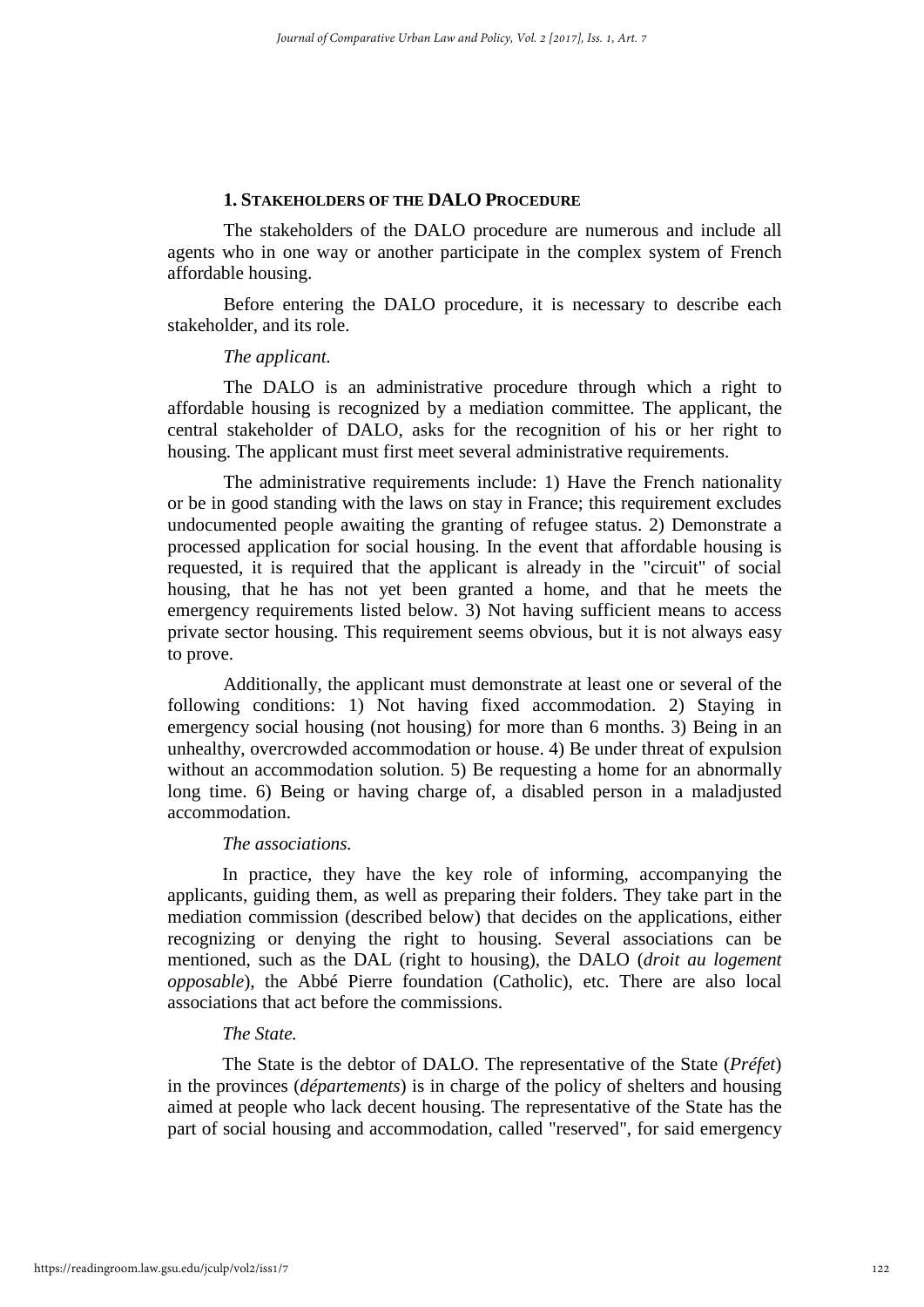policy since the 1990 statute law. The request of DALO is addressed to the State. In case of non-response or inadequate response from the State, the latter is obliged to provide shelter or housing. In case of breach of duty, the responsibility of the State can be sought before the administrative litigation courts.

## *Entities in Charge of Affordable Housing*

Public and private entities that manage social housing as well as the territorial entities: municipalities, metropolitan areas, entrusted by law of competencies in housing and social housing and that decide on the allocation of social housing.

## *The Mediation Commission*

The mediation commission, one for each province, is in charge of examining the applications for the DALO and recognizing an enforceable right to housing. The commission includes: 3 representatives of the State, 3 representatives of the territorial collectivities (municipality, province metropolitan area), 3 representatives of the entities managing social housing, 3 representatives of associations for the insertion and representatives of tenants, and 3 representatives of associations of defense of people without housing or poorly housed. It follows from the composition of the commission that stakeholders, who are on the side of the applicant, are the minority.

## *Administrative Courts*

The administrative courts role are an innovation of DALO and a central element of the mechanics. In case of noncompliance with the commission's decision by the State, an administrative appeal before the courts of administrative litigation is opened in the form of measures of a maximum duration of two months; it is the logical consequence of the enforceable nature of the right to housing.

## *The Evaluation Committee*

The evaluation committee, established by law, is responsible for annually evaluating the application of the law, producing an opinion with studies and proposed reforms. This regular monitoring of the application of the law is also an innovation, ensuring effectiveness. As we will see later, the committee takes its role very seriously and makes a detailed and critical control of the application of the DALO Act.

## **2. THE DALO PROCEDURE**

The DALO act has two mechanisms: an administrative procedure and a judicial process.

Both mechanisms are based on the idea that DALO is recognized through an administrative process. The right to housing only becomes enforceable when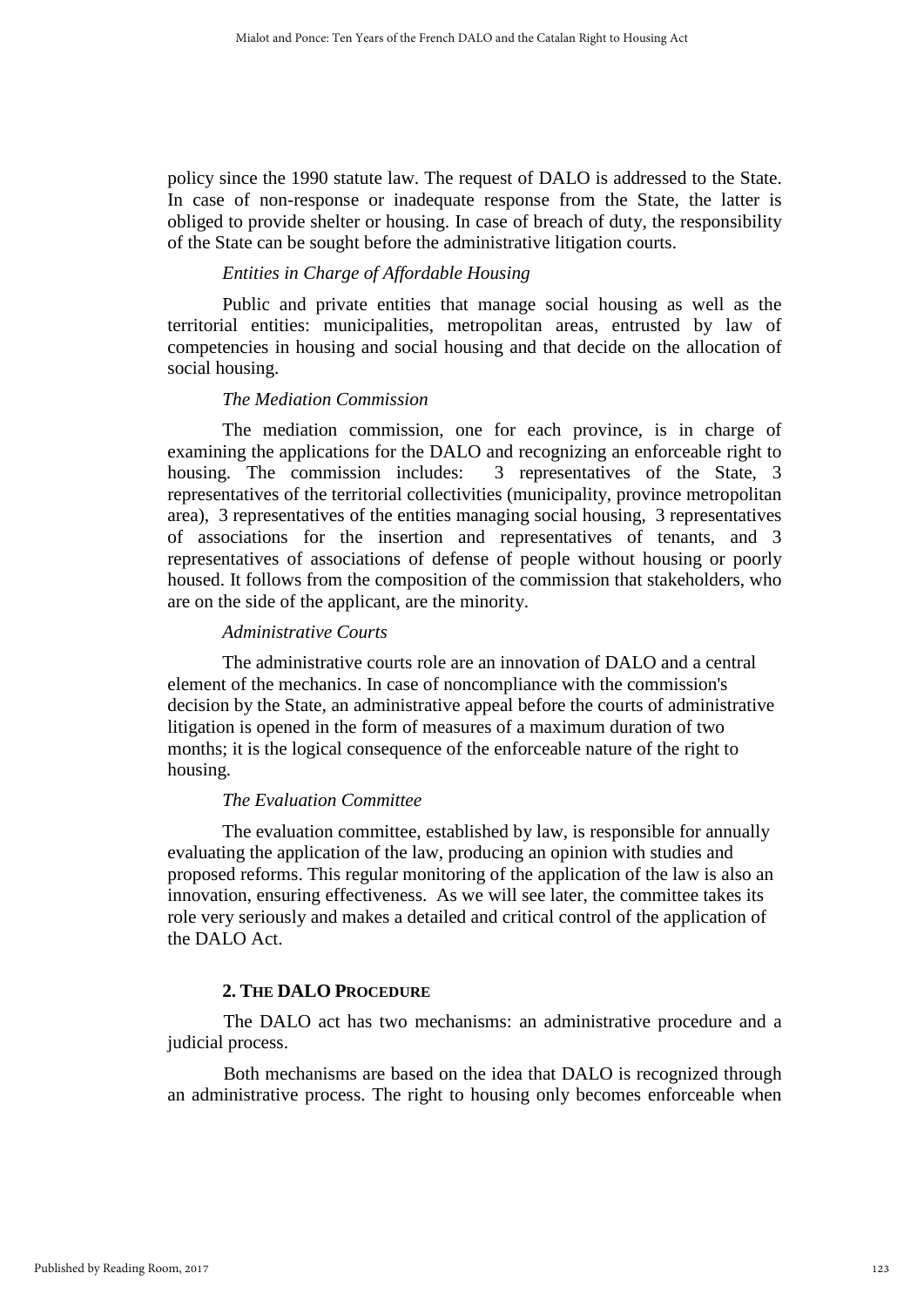the mediation commission grants it. After having acquired strength through the process of recognition, it can be enforced by judicial decision.

Dealing with the administrative procedure, the applicant presents an application for an enforceable right to housing before the aforementioned mediation commission. The applicant has to comply with the aforementioned administrative requirements.

The commission has a six month period to grant or deny the enforceable right to housing. In case of refusal, the applicant has two ways to appeal -an appeal before the same commission, or an appeal before the administrative Court. The acceptance and correlative grant of an enforceable right to housing by the commission is binding for the State, requiring an allocation of affordable housing. The mediation commission decision determines a limited period during which the State is obliged to give an affordable housing. In case of breach of this period, the holder of the right to housing has an appeal before the administrative Court. Courts are empowered to oblige the state to allocate affordable housing under penalty. A specific quick judicial remedy was set up by the DALO Act, requiring the judge to decide within two months.

As can be seen, effectiveness is the center of the DALO Act.

\* \* \*

To conclude, it seems that the system laid down by the DALO Act is less ambitious than the CRHA. It appears to be an extra layer on an already well established system. In the Catalan case, the CRHA is a turning point in Spain, opening the door to other similar Spanish regulations passed in recent years (e.g. Basque right to housing act in 2015, Valencia right to housing act 2017). But the CRHA failed to create a right to housing enforceable in the courts with resulting obligations, for example, obtaining a home. In this sense, the situation in Catalonia is less developed when compared to the French context.

On the other hand, although the CRHA appears to be inspired partially by the French SRU Act and its quota system, it goes further in the fight against housing discrimination, influenced by the EU antidiscrimination directives, which are also influenced by the U.S. system. This highlights an important difference between the two legal systems. Until the DALO Act, the fight against discrimination was not a primary concern of the legislator, aside from the declarations and the preambles of the successive statutory laws. The history of the French legal system may as well be seen through the lens of the building of a structurally discriminating affordable housing system.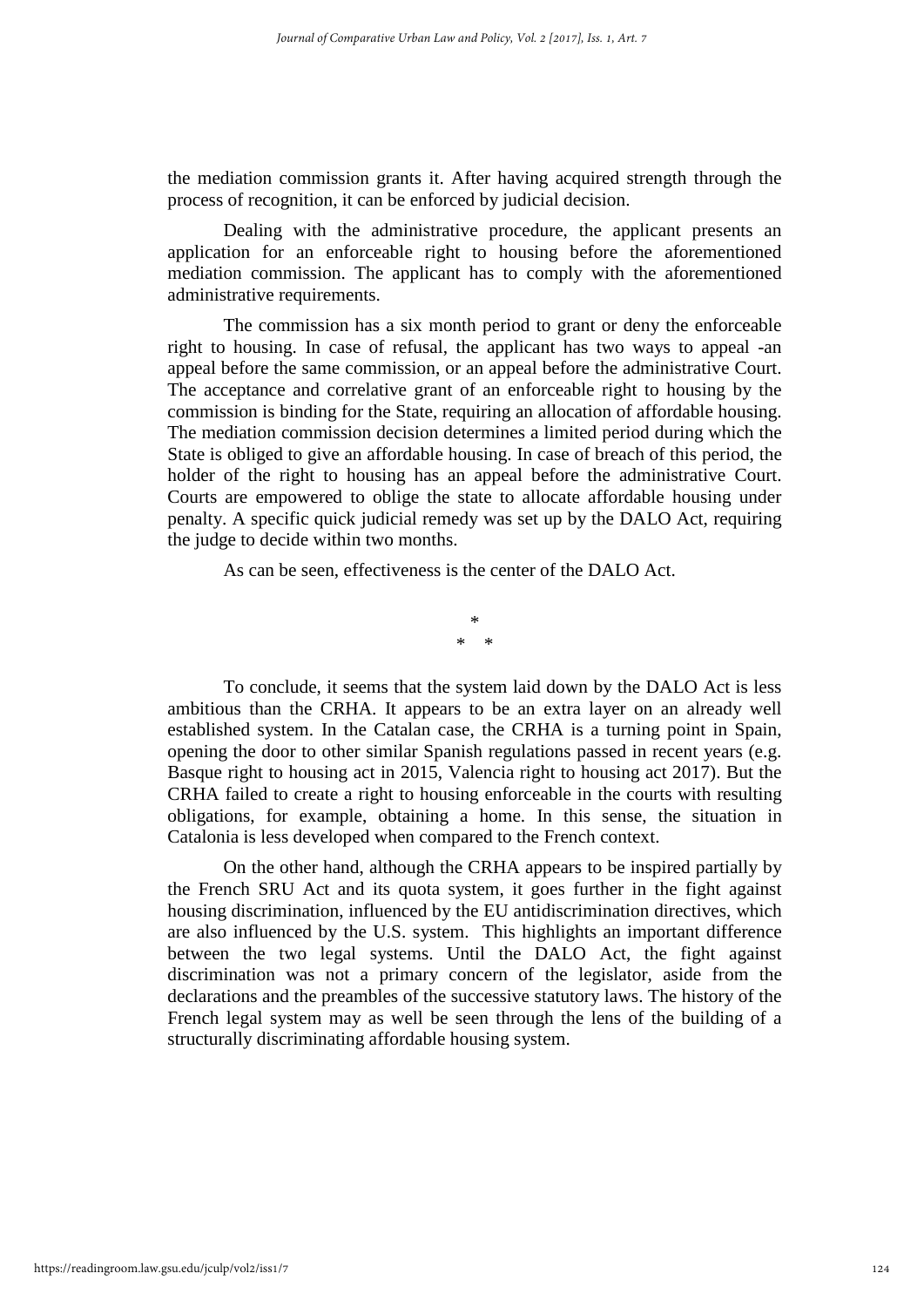## **IV. CONCLUSIONS**

In summary, this article highlights different ways in which law and public policy cross-fertilization could help us to face urban challenges during the 21st century, especially in the field of affordable housing.

The DALO Act and the CHRA are a result of two different legal traditions, which have been described in this article. However, they both share a common European concern about affordable housing that is relevant beyond the EU.

At the end of the day, both try to address a relevant problem described by the economist John Kenneth Galbraith in his book, *The Culture of Contentment,* that there is no advanced country where the market alone can produce houses that poor people can afford. Today, the problem includes the middle class in many countries and cities, and also extends to the production of non-segregated affordable housing.

The DALO and the CHRA are legal tools designed to help stop these economics trends. A decade is still too short of a time period to determine if the tools are succeeding, and later assessments will be needed to answer to that crucial question for France, Catalonia and the rest of the world.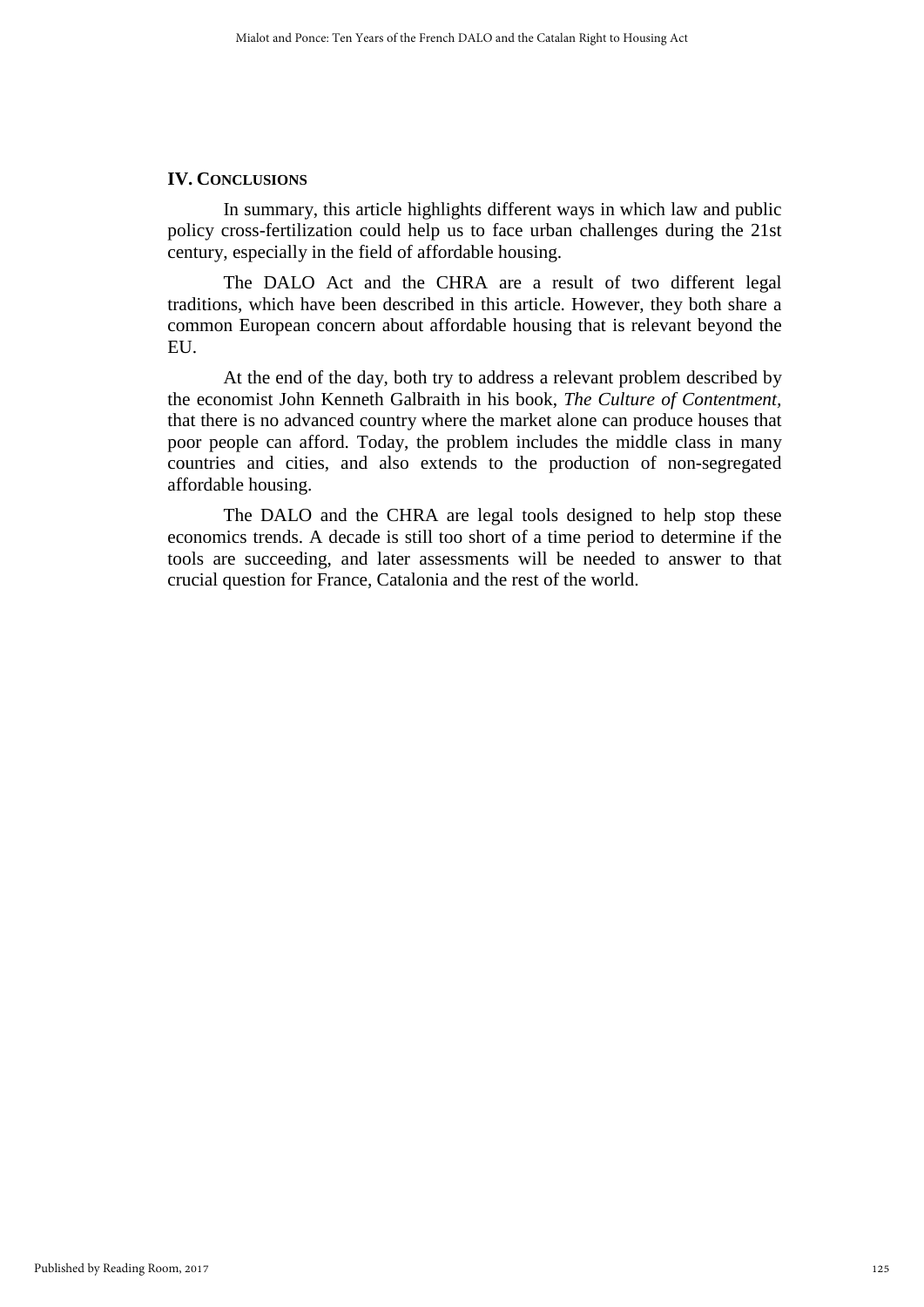#### **BIBLIOGRAPHY**

ARNOLD, C.A. (1998): "Planning Miracles: Environmental Justice and Land Use Regulation," *Denver University Law Review*, no. 76

BALL, J., (2015) "The right to housing and housing rights: Enforceability and effectiveness in England and France," *Revista de Derecho Urbanístico y Medio Ambiente*, XLIV(287), 89-122

BASSOLS, M (1973), *Génesis y evolución del Derecho urbanístico español (1812-1956)*, Montecorvo

BAUER, Alain/RAUFER, Xavier: *Violences et insécurité urbaines*. 9<sup>th</sup> ed. PUF, Paris 2005.

BERUBE, A (2005): *Mixed Communities in England. A US Perspective on Evidence and Policy Prospects*, JOSEPH ROWNTREE FOUNDATION

BREWER-CARÍAS, A (1997): *La ciudad ordenada*, Instituto Pascual Madoz, Universidad Carlos III, BOE, Madrid

BURGESS, G., and MONK, S., *How local planning authorities are delivering policies for affordable housing*, to be published by RICS Education Trust

BURÓN CUADRADO, Javier, (2006): "Land Reserves for Subsidized Housing. Lessons Learned From Vitoria-Gasteiz", *AC*E, vol. 1, núm. 2, october

CHESHIRE, Paul (2007): *Are mixed communities the answer to segregation and poverty*? Joseph Rowntree Foundation

CHITI, M.P. (2003), "Il ruolo de la comunità europea nel governo del territorio", in CIVITARESE, S., FERRARI, E., URBANI, P., *Il governo del territorio*, Milán, Giuffrè.

DELGADO, M. (2006): "Morfología urbana y conflicto social. Las medidas antigueto como medidas de dispersión de pobres", in BERGALLI, R. and RIVERA, I., *Emergencias urbanas*, Anthropos.

EUROPEAN COMMISSION, *Guide The Urban Dimension in Community Policies for the period 2007-2013*,

EUROPEAN ENVIRONMENT AGENCY (2006): *Urban Sprawl in Europe. The ignored Challenge*

FALUDI, Andreas (2004): "Territorial cohesion: Old (French) Wine in New Bottles?" *Urban Studies*, Vol. 41, Number 7, 1349-1365, June.

FALUDI, Andreas (2007): "The European Model of Society", in FALUDI, Andreas (Ed): *Territorial Cohesion and the European Model of Society*, 2007

FERNÁNDEZ, T.R. (2008), *Manual de Derecho Urbanístico*, La Ley, 20 ed

FERNÁNDEZ, G. (2008) "Awaiting the Spanish Miracle: Reflections Regarding the United Nations Report Visit", *Homeless in Europe*, Autumn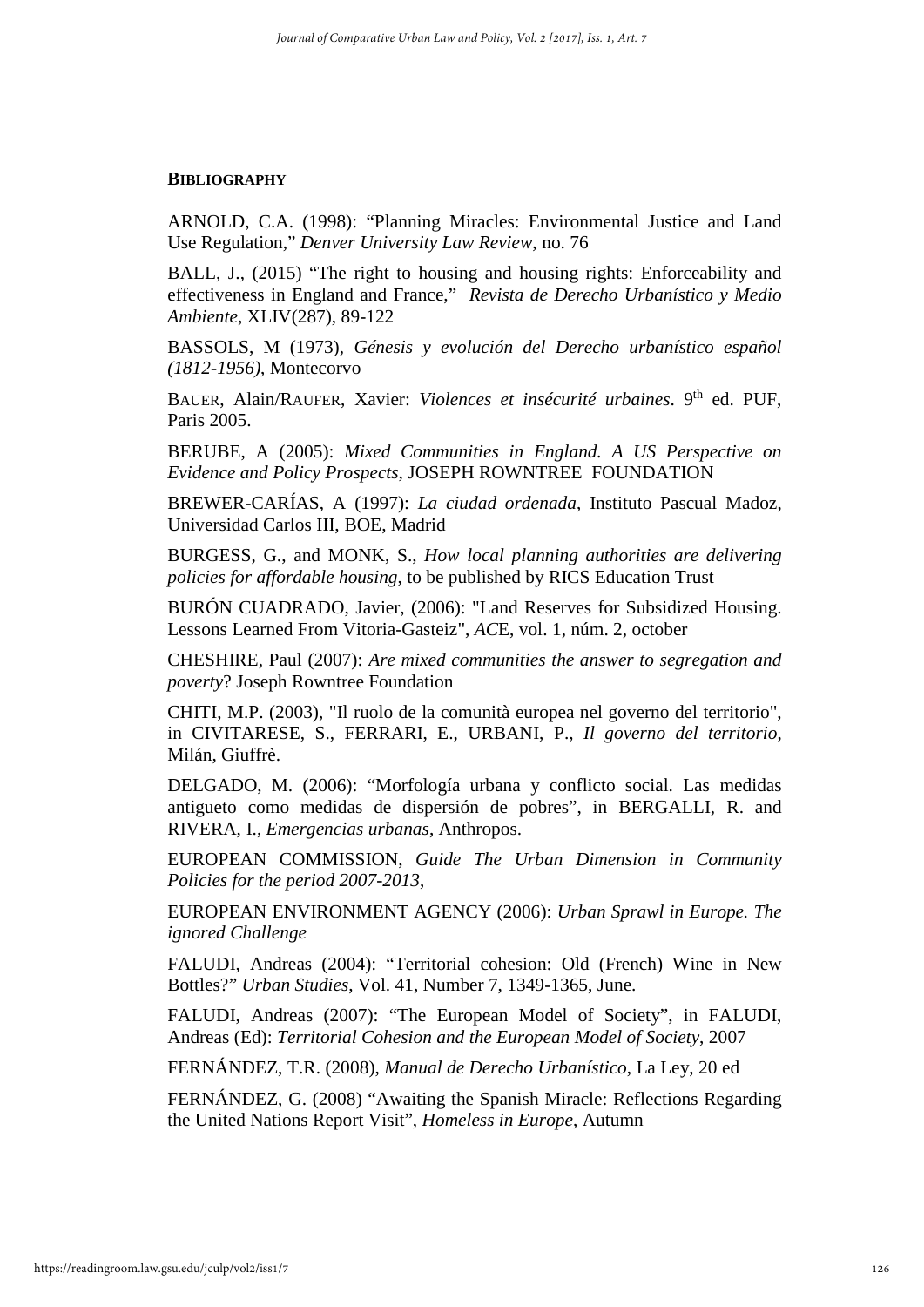HARVEY, D., *Urbanismo y desigualdad social*, first edition 1973, the Spanish edition is available from Siglo XXI de España, sixth edition from 1992

HOME OFFICE /2004), *Safer Places. The Planning System and Crime Prevention*, *Home Office*

KASWAN, A (2003), "Distributive Justice and the Environment", *North Carolina Law Review*, no. 81, March

KIRSZBAUM, T. (2004), "La discrimination positive territoriale: de l´egalité des chances a la mixité urbaine", *Pouvoirs*, 111

KUSHNER, James A. (2002/2003): "Smart Growth, New Urbanism and Diversity: Progressive Planning Movements in America and Their Impact on Poor and Minority Ethnic Populations", *UCLA Journal of Environmental Law and Policy*, Volume 21, Number 1, pages 45-74.

KUSHNER, J. (2006). "New Urbanism: Urban Development and Ethnic Integration in Europe and the United States", in Ponce, J. (Ed.) (2006). Land Use Law, Housing and Social and Territorial Cohesion, The Rocky Mountain Land Use Institute, Denver,11-18.

LIDDLE, R. and LERAIS, F. (2007)*: A Citation Paper From the Bureau Of European Policy Advisers, Europe's Social Reality*:

LÓPEZ-RAMÓN, F (2007), *Introducción al Derecho urbanístico*, Marcial Pons

MINISTRY OF *L'ÉQUIPEMENT, DES TRANSPORTS ET DU LOGEMENT*  (2001): *Habiter Cohabiter. La securité dans le logement social*

MORAND-DEVILLER, Jacqueline (2006): *Droit de l'urbanisme*, Dalloz, 7<sup>th</sup> edition.

MUÑOZ DE BUSTILLO LLORENTE, R (2002), "La cohesión territorial: unión europea y fondos estructurales", en JIMÉNEZ, J.C. (Ed.), *Economía y Territorio: una nueva relación*, Civitas

PONCE, J. (2004):"Land Use Law, Liberalization, and Social Cohesion Through Affordable Housing in Europe: The Spanish Case", The *Urban Lawyer*, Spring, volume 36, number 2, pages 322-331

PONCE, J (2002): *Poder Local y Guetos Urbanos. Las relaciones entre el Derecho urbanístico, la segregación espacial y la sostenibilidad social*, Madrid, INAP-F. Carles Pi i Sunyer.

PONCE, J (Ed) (2006): *Land Use Law, Housing and Social and Territorial Cohesion*, The Rocky Mountain Land Use Institute, Denver.

PONCE, J AND SIBINA, D (Eds.) (2008)., *El Derecho de la Vivienda en el Siglo XXI: sus relaciones con la ordenación del territorio y el urbanismo. Con análisis específico de la Ley catalana 18/2007, de 28 de diciembre, en su contexto español, europeo e internacional,* Marcial Pons, 2008.